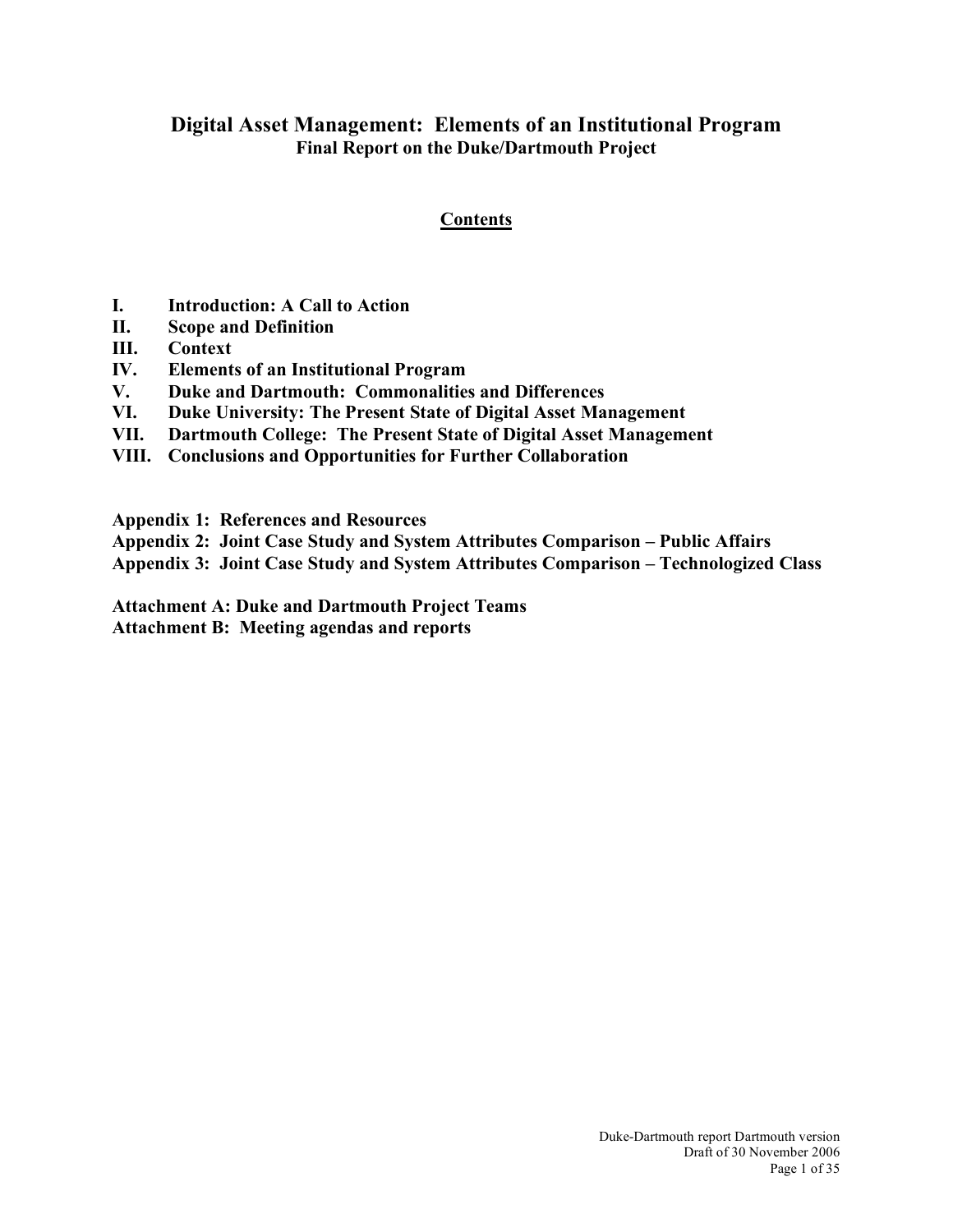## **I. Introduction: A Call to Action**

An article in the *Chronicle of Higher Education* (June 23, 2006), "Lost in a Sea of Science Data," posits that "dealing with the 'data deluge,' will be among the great challenges for science in the  $21<sup>st</sup>$  century," and that librarians will be called in to archive and create access to these "huge amounts of information," facing cultural and financial barriers in the process. Clifford Lynch, the director of the Coalition for Networked Information (CNI), suggests that creating shared archives of raw data will engage scientists and scholars, library and information technology staff as partners in developing a central administrative strategy for the long-term survival of data and other institutional assets.

Dealing with this "data deluge" is among the greatest challenges not only for science, but for research universities more generally. Developing a broad, long-range strategy for managing both the administrative records of the university and the academic output of departments and faculty is an institutional imperative. Every unit within the university is affected by the urgent need to identify, archive, and develop access to digital information. How successful we are at addressing this challenge will determine how core university activities – advancing research and the transfer of knowledge, and the business of running the university – are pursued and reshaped in the twenty-first century. Like the article cited above, much has been written about this challenge, but examples of the deliberate, strategic development of such an institution-wide repository to manage the broad array of digital assets are few.

One obstacle has been funding. While, as Lynch points out, agencies such as the National Science Foundation are accustomed to supporting experiments and not infrastructure such as archives, other agencies such as the National Institutes of Health are requiring that NIH-funded research have a sustainability strategy built in, along with plans for guaranteeing access over the long run to the results of that research. The amount of storage required for a centralized archive of the output of a university is significant, and has not generally been factored into the budgeting process.

Another obstacle has been cultural. Individual faculty are used to keeping and managing their data themselves, often on their own hard drives, sometimes with outdated technologies. The concept of a shared repository of data is relatively new, and responsibility for its creation has not yet been determined. Some faculty are uncomfortable at the prospect of placing their intellectual property into an institutional repository, although the advantages, e.g., immediate and wide availability of research results and the development of a preservation strategy, are numerous. Where online syllabi reside, and for how long, is also an open issue. We are quickly approaching a tipping point at which faculty will expect the university to meet this critical need, particularly if we can accommodate it in an easy and cost-neutral way. This shift is well underway in administrative areas.

Under the auspices of a planning grant from The Andrew W. Mellon Foundation, Duke University and Dartmouth College jointly investigated the elements of a campus-wide strategy to manage digital assets, both administrative and academic. Between January and August of 2006, teams from the two institutions worked together to define the problem, describe the scope of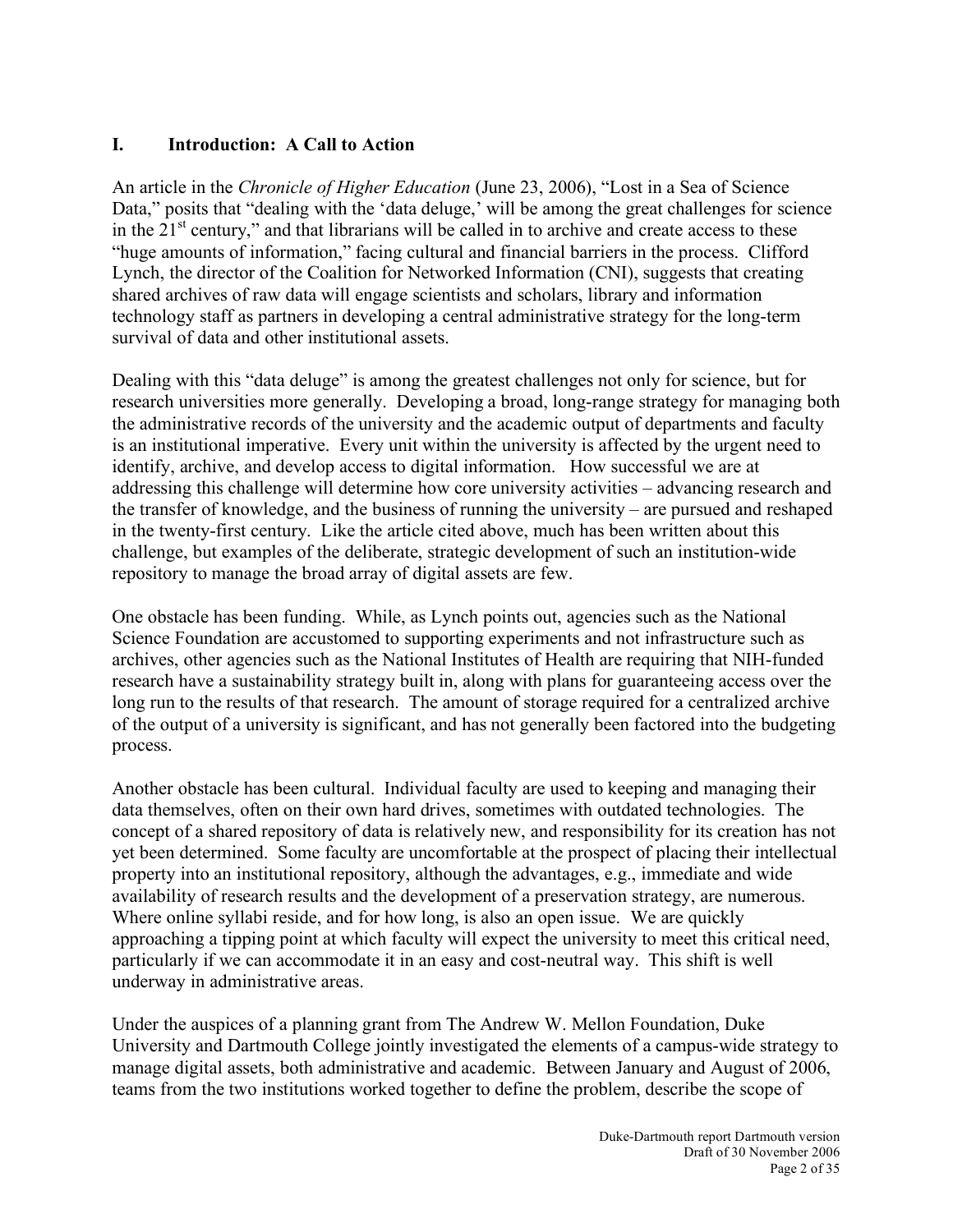these assets, identify the potential obstacles, and outline the elements of a program. The report that follows describes the process and the results, and will, we hope, have relevance not only to the two universities but to higher education in general. The focus was not on technological solutions, but rather on developing a clearer definition of the pieces that must be integrated into a plan (a "road map") in support of an institution-wide digital asset management/enterprise content management program. This is a complex problem which, we believe, will benefit from an institution-wide solution; a national solution, while attractive, is not yet on the horizon.

The Duke-Dartmouth collaboration concluded that the creation of a Provost-level steering committee, charged with the general oversight of a campus-wide effort to inventory, evaluate, preserve and make accessible the university's digital assets of both an administrative and an academic nature, should be the critical first step in the manifestation of this leadership at the senior level. This committee would be composed of campus stakeholders, including the chief research officer, the university librarian, chief information officer, records manager, dean of the faculty, and other key administrators. It will be charged to articulate, develop, and implement a digital asset management program, and it will oversee the work of subgroups and implementation teams that will establish policies and priorities, paying careful attention to the "Elements of an Institutional Program" outlined below.

This is a call for action, and a call for leadership within our universities in response to a critical need. Inaction based on concern about the potential difficulties is not an option. Indeed, the accelerating transition from paper to digital records has already caused the irreversible loss of vital historical information. The move from paper to digital is well under way, and unless we act decisively--and immediately--the first years of the twenty first century will be forever known as an era of lost history.

Besides the intellectual impact of so much lost history, from a legal standpoint the transition to digital record keeping is a ticking bomb for our institutions. As digital systems replace paper record keeping, our carefully formulated records retention programs are becoming increasingly null and void. Without a digital equivalent to the lifecycle controls we have established for paper records, each new digital record means that our legal liability increases, and our ability to conduct our work efficiently becomes more and more difficult. Increaingly, records are no longer flowing into paper repositories and record centers, and are instead flowing onto thousands of hard disks across our institutions. Simply speaking, we're losing control of our records with every passing day.

In short, as with managing paper records, only a centralized institutional approach can reduce legal liability and ensure that digital records are captured, maintained, disposed, and preserved in accordance with our needs and the changing legal environment. In the meantime, every passing month makes a campus-wide solution more difficult; and more critical.

Now is the time for leadership and action.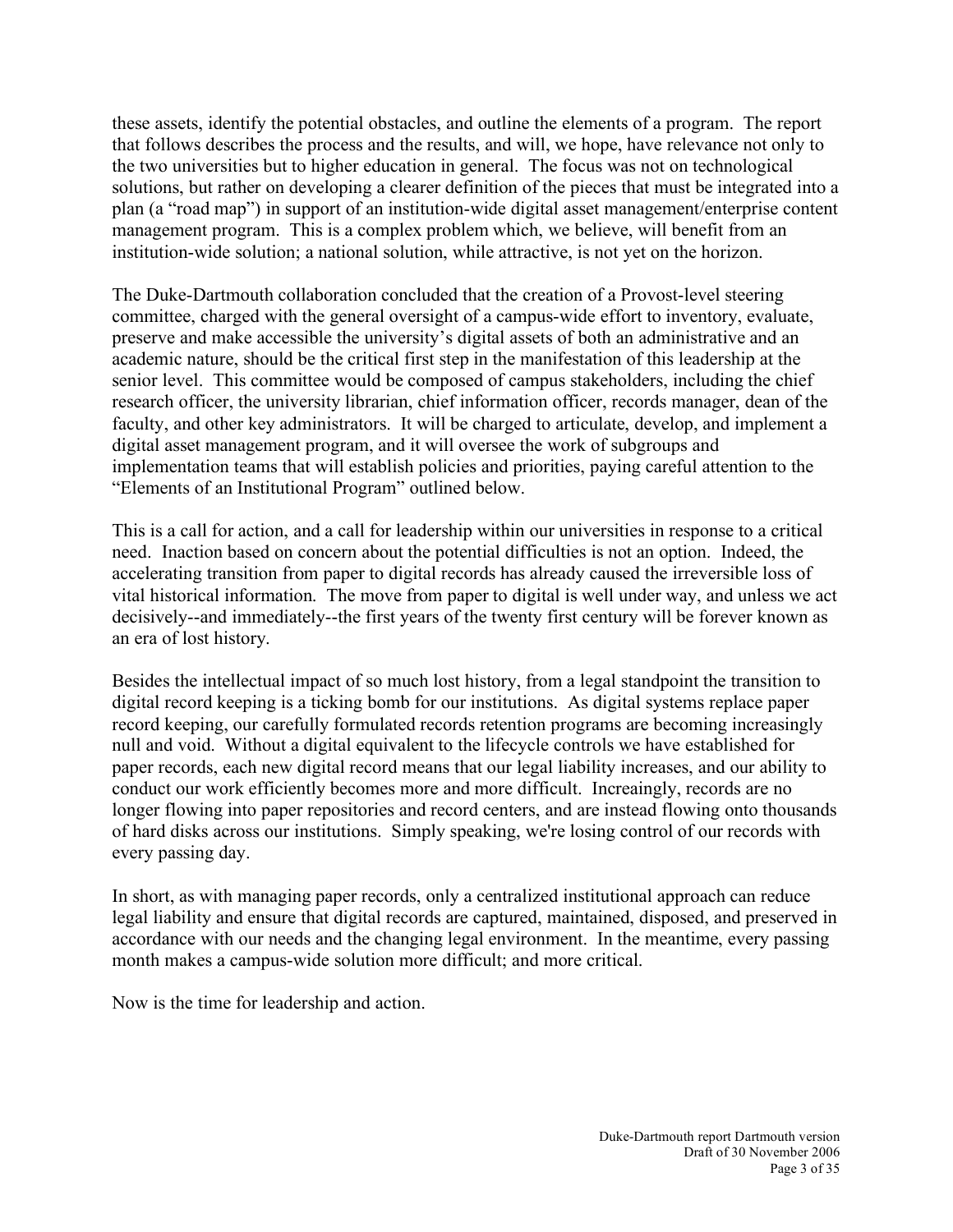## **II. Scope and Definitions**

Information technology is an integral part of the work of universities and in most instances is a strategic enabler for the whole enterprise. Nevertheless, the products of this work and these technologies—terabytes of digital information stored on magnetic and optical disks on personal, departmental and central computers—are not managed and preserved in a systematic way. To put the problem in perspective, Dartmouth uses over 37 terabytes of storage centrally for business applications and e-mail alone, and the average demand is growing at about 6 terabytes annually. By comparison, if stored as plain text, the print collection of the Library of Congress would be equivalent to about 20 terabytes of information. In truth, universities have no idea how much data exists in their various departments. Anecdotal evidence and random sampling indicate that the quantities are very, very large, ranging from the terabyte drive of research data in the drawer of one professor, to the gigabytes of saved e-mail in the in-box of a top administrator. The quantity of vital, uncataloged, undiscovered (and undiscoverable) information that exists in risky and unprotected formats and media is growing by leaps and bounds every year. With every passing year, more is sure to be lost. We have arrived late at finding a solution due in part to the continued trust in and reliance on paper as the medium of record and in part to the independent nature and decentralized culture of higher education. A comprehensive discussion of information storage needs and capacities has been complied by Peter Lyman and Hal. R. Varian, "How Much Information?" (2003). <http://www2.sims.berkeley.edu/research/projects/how-much-info-2003/>

Digital data now permeates educational institutions, reaching deeply into administrative, academic, and research processes. A digital enterprise content management strategy must therefore be responsive to, accountable to, and formed around the needs of a broad range of campus constituencies, including the Library, General Counsel, Information Technology, Risk Management, Archives, Records Management, Admissions, and Public Affairs. The President, Provost, deans, and chief research and financial officers must endorse the program. The needs of the students must remain paramount. Ultimately, the stakeholders will include every member of the campus-wide academic, research, and administrative communities; a successful program will require the broadest possible accountability.

For this report, we have adopted the University of Kansas's definition of a "digital asset" and construed it to mean management of enterprise content in the broadest sense, including any digital object that satisfies one or more of the following conditions:

- Created in fulfillment of the research, teaching, or creative work of University faculty;
- Relevant to the planning, managing, operating, controlling, or auditing of administrative functions of an administrative or academic unit of the University;
- Purchased or licensed by the University in fulfillment of an academic or administrative function under a contract that permits continuing use of the content. In addition, content created as part of "campus life" is included in this definition.

## **III. Context**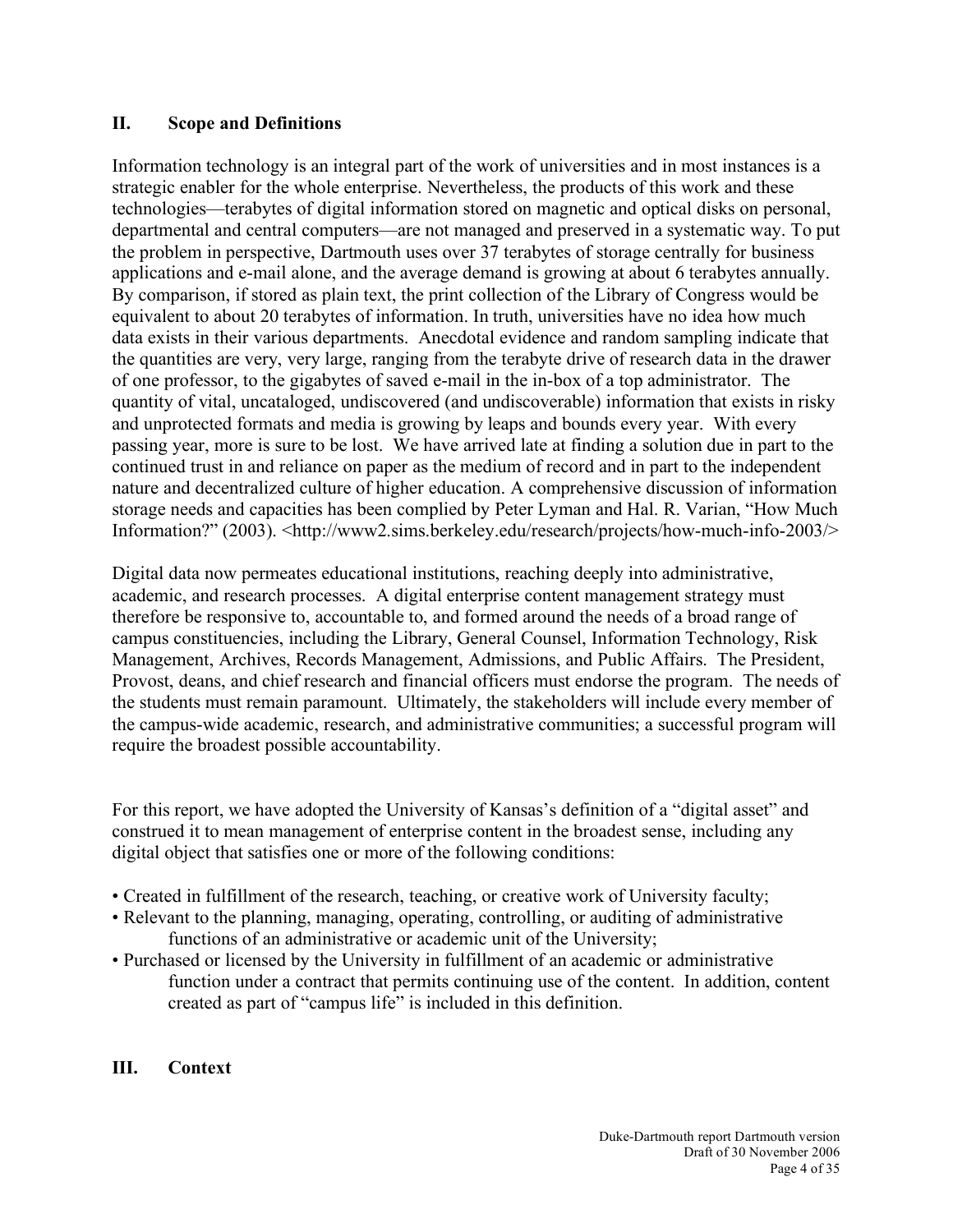## **What is digital asset management?**

A Digital Asset Management program (also known as "Enterprise Content Management" outside academia) is a set of policies, processes, and systems to identify, capture, store, manage, preserve, and provide access to digital assets of long-term value to the institution.

### **Background and scope**

Digital asset management programs are an attempt to create a technical and policy environment in which digital materials that are deemed to have long-term value can be captured, stored, and managed as institutional assets. A digital asset management program applies to digital materials the same time-tested archival and records management principles that are used for preservation and management of non-digital materials (traditional archives), ensuring access to these materials beyond the life-span of the media, formats, or custodianship of their original authors or owners.

Conceived as a campus-wide collection of resources, tools, policies and technologies, a digital asset management program is available for use by all members of the university community. It serves as an access system for current use materials, a repository for inactive materials (perhaps under the auspices of a records management program), and a storage and management infrastructure for the preservation of material for the university archives. The program should be based on a collaborative, federated model, with many campus units and partner organizations participating as content contributors and users, as well as in ongoing development and improvements to the system. A digital asset management system should be capable of handling a variety of types of information and media formats, including but not limited to single instances or sets of the following:

- Administrative documents and records
- Journal articles and other scholarly papers
- Theses and dissertations
- Learning objects used in coursework
- Other text documents
- Spreadsheet files
- Image files
- Other multimedia files
- Disk images (i.e., copies of CDs or diskettes)
- Data sets
- Computer programs

### **The Development of Digital Asset Management at Universities**

Significant work on the idea of academic digital repositories began in the mid-1990s. Early efforts focused on making available via the web electronic versions of theses and dissertations or pre-print articles in a few scientific fields.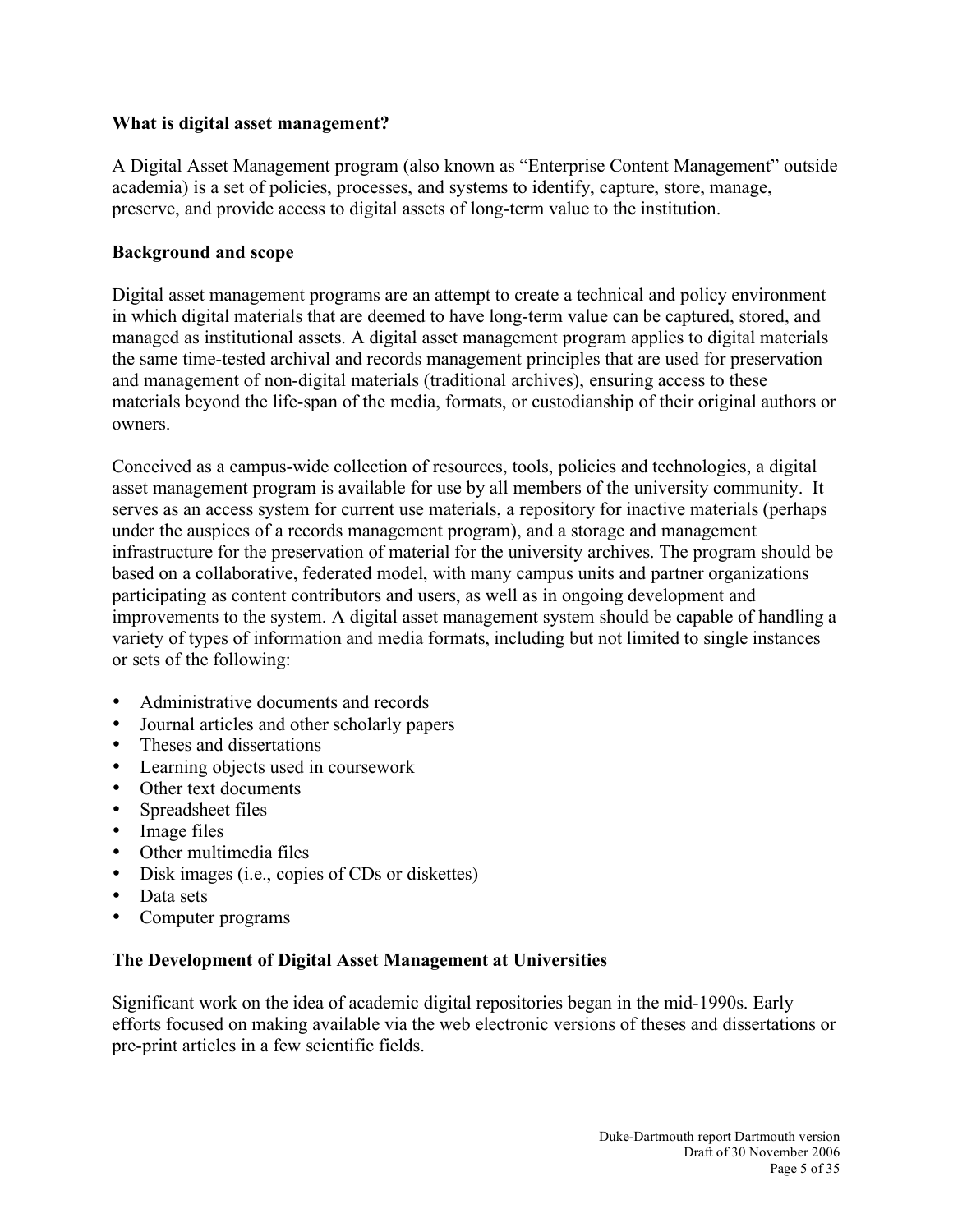In the early-2000s, the idea of institutional repositories gained momentum internationally through the release of several free, open-source, systems to build them, and after publication of a number of works defining the issues around developing such repositories in universities.

Through the work of these pioneering projects, international standards have emerged that define conceptual models for digital repositories. OAIS, the Open Archival Information System, provides such a model. OAIS sets forth a framework for preserving data by establishing norms for submitting, archiving, administering, and distributing data. The Open Archives Initiative protocol for metadata harvesting (OAI-PMH) defines standards for interchange of information between repositories.

Several hundred university digital repositories now exist around the world and many others are in development, and the literature is starting to reflect lessons learned from the maturing field.

# **Archive/Repository systems**

A handful of systems have emerged as the basis for most university repositories, and each has a community of information technologists, librarians, and administrators working with university stakeholders to continue development of the tools, standards and policies for their use. The primary systems in use are:

- DSpace developed through a partnership between MIT Libraries and Hewlett Packard, this system is now used for about 150 repositories. DSpace was designed to accommodate a wide range of digital assets, and has been used primarily to manage, preserve, and make available faculty and student digital objects of varying types. See: http://www.dspace.org/
- Eprints developed through funding by the US National Science Foundation and the Joint Information Systems Committee in the UK, Eprints is now in use for about 200 repositories. Its focus is strictly on providing free access to article pre-prints, and is not intended to accommodate multimedia objects or other types of files, nor to address longterm preservation needs. The Eprints system is the primary system used by advocates of the Free Online Scholarship (open access) movement. See: http://www.eprints.org/software.archives/
- Fedora developed through a partnership between the University of Virginia and Cornell, this system aims to be an all-purpose repository, managing and providing access not only to scholarly papers, but also large collections of digital images, data sets, and other types of digital media. Because of its broader scope this system is also significantly more complex than the others, and is currently used by only 30 repositories. A commercial company, VTLS, is currently developing and marketing a version of this system that includes some user-interface enhancements and provides vendor support. See: http://www.fedora.info/community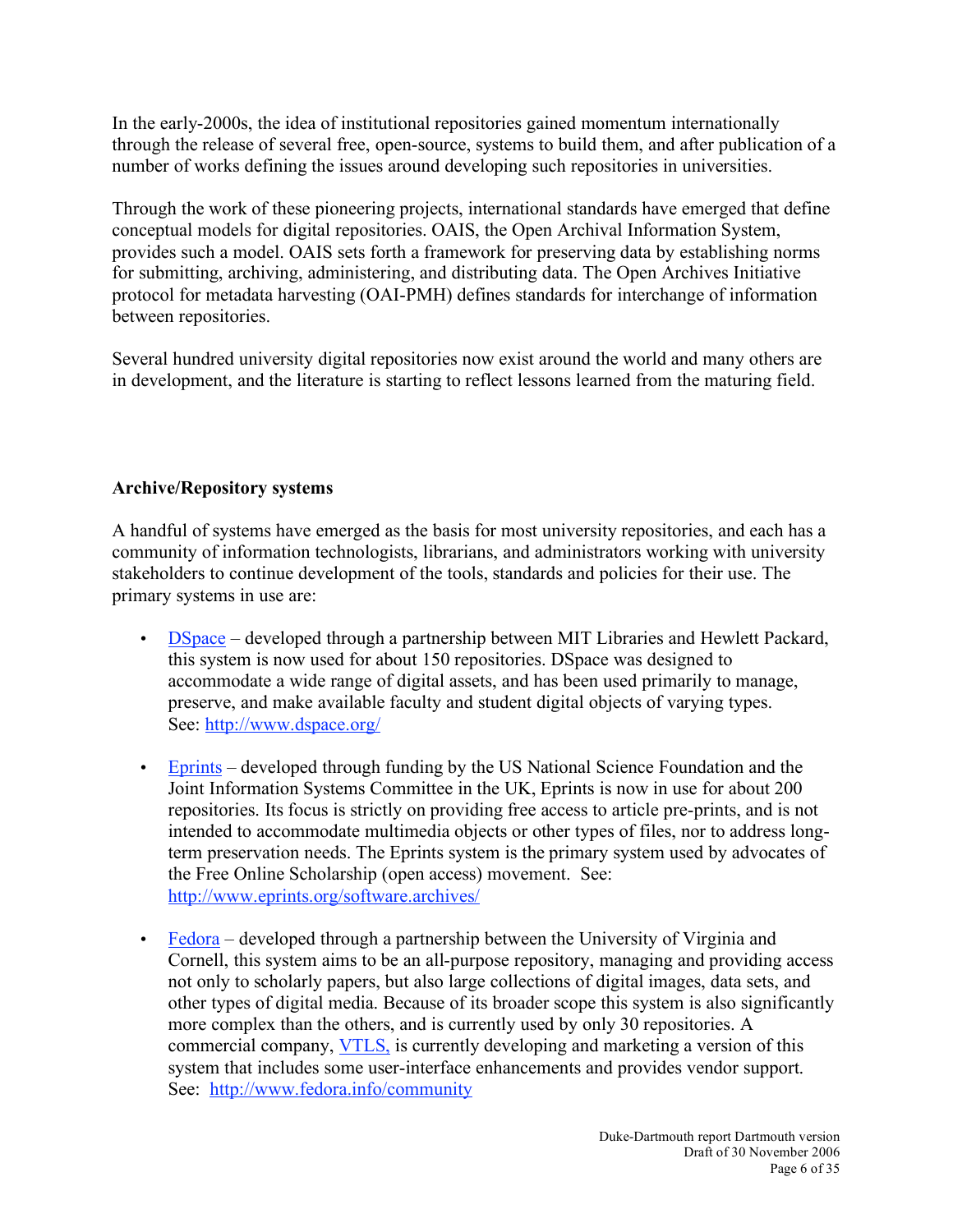• Digital Commons – this is the only commercial and proprietary system that is currently widely used for university digital repositories. It was originally developed by the Berkeley Electronic Press, and is now marketed and supported by ProQuest/UMI. It is similar in scope and functionality to DSpace, but includes some user-interface refinements and support from a vendor. It is currently used for about 50 repositories. See: http://www.umi.com/products\_umi/digitalcommons/default.shtml#repositories

# **IV. Elements of an Institutional Program**

## **Structure/Introduction**

A comprehensive program to manage a university's digital assets requires a formal structure that becomes integrated into the institution in a permanent way. In addition, the program must carry sufficient administrative weight within the institution to effect meaningful change.

The first step is to gain an explicit commitment and support from the highest levels of the institution, leading to the creation of a **Steering Committee** with broad oversight. Expectations for broad participation in the program should be clearly communicated to the campus community. The Steering Committee must be chaired by an individual who can rally widespread support and secure the participation of leaders across the institution.

The Committee's charge should include the authority to research, develop, and implement an enterprise-wide digital asset management program for the institution. This group will develop policies, establish priorities, and provide oversight of the implementation, as well as hiring staff, charging subgroups as needed, creating implementation teams, and assigning accountabilities to individuals and groups across the institution. Planning will focus on three areas: priorities, policies, and implementation.

### **Priorities**

The Steering Committee must initially tackle the task of setting priorities for attention and resources. A process for assessing needs and opportunities must become a permanent part of the institution's management structure, so that as the ground shifts and needs change the institution can quickly reassess and respond. Initially, an inventory of asset-areas should be developed to serve as the basis of priority-setting.

The task of priority-setting is one of the most important challenges the Steering Committee will face, and it is likely that a "triage" approach will be required. Information considered vital to the operation of the institution, or of irreplaceable historical value, will likely receive highest priority. Security is an important and ongoing concern. Where necessary, stopgap measures may be needed to prevent data loss. Long-term goals must be established and digital preservation choices weighed against those goals. Content at risk must be identified, and opportunities (such as grants or institutional support) must be seized. Timing may be crucial, and the group should be nimble and able to act quickly.

### **Policies**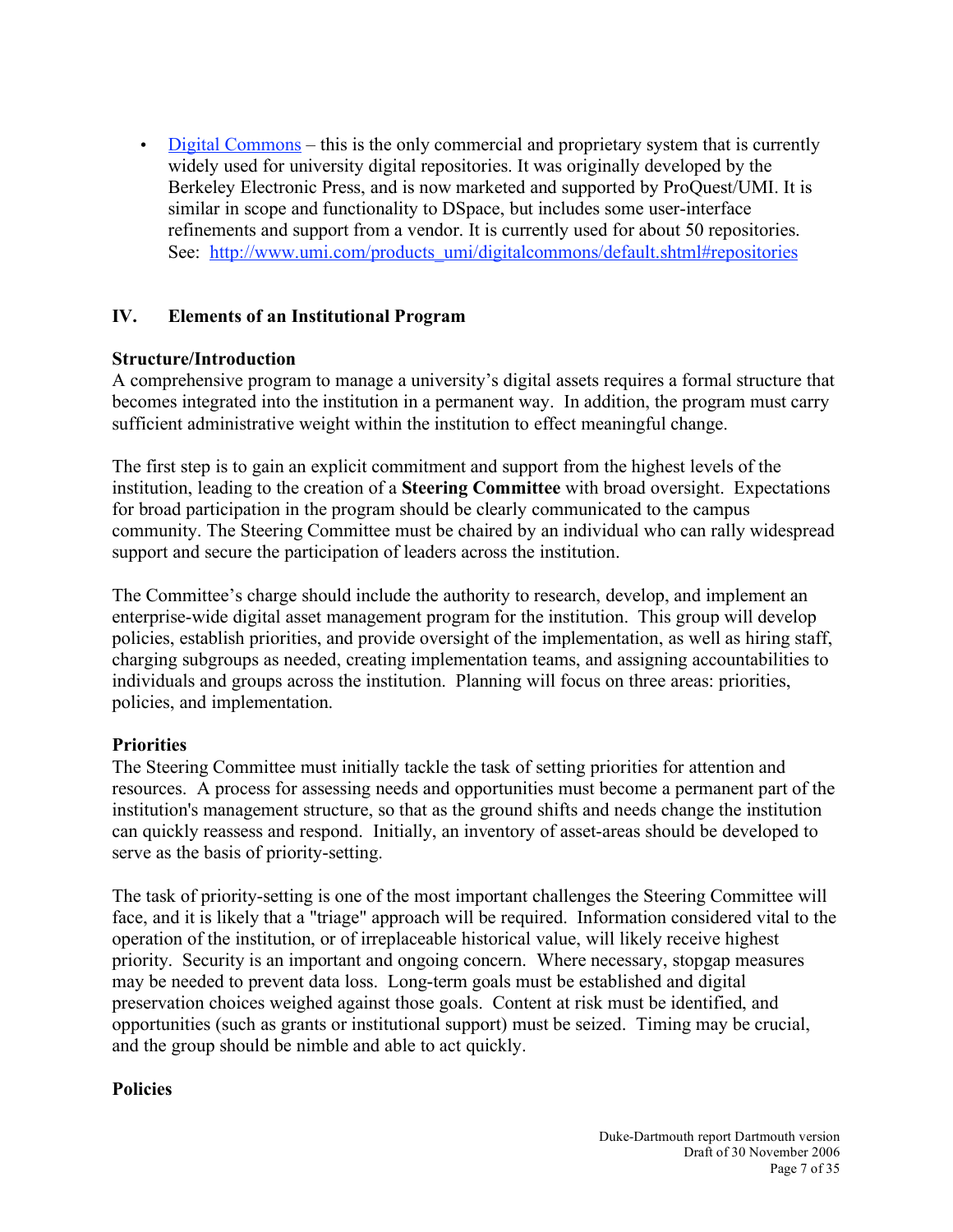The technologies and processes used for digital asset management will necessarily change over time, as new needs and tools emerge. A set of principles and policies for digital asset management within the university will provide continuity as well as clarity for its users and stakeholders. Some policies and principles should be developed at the outset of the program, addressing areas such as privacy and compliance with university and government rules, where there is little room for flexibility. In other areas, policies should develop over time, allowing for patterns of need and use to emerge from the community of stakeholders. Challenges and policy areas that should be addressed by a Steering Committee early in the process are described below, along with recommendations for principles to guide development.

*Scope and complexity* – The need for digital asset management is so broad, and the means of addressing it so complex, that some early limitation of scope is necessary to allow a digital asset management program to get off the ground without being overwhelmed. Therefore, it is important initially to **think globally, and act locally**. By this we mean that decisions made in designing and implementing specific solutions should be made while fully considering issues of scalability, institutional compatibility, future data migration, available support, and overall institutional efficiency. Not all issues can be addressed at once. Program planners should be aware of issues that will require later attention, putting in place policies and processes that will allow for flexibility in resolving them when the time is right. Initially, the scope should be limited to a few areas where the institutional need is most urgent or the gains are most obvious, and planners should develop and test technologies, processes, and policies that can then be applied to a wider array of needs.

*Incentives for participation* – The decentralized and independent culture of universities makes it necessary to determine how to encourage participation in a system that will most likely be voluntary, at least in the early stages of the program's development. While the digital records of university administration are clearly owned by the university (and staff can be required to deposit them in an asset management system as part of their job), the issues are not so clear with faculty, as intellectual property ownership and workflow processes are more complicated. Therefore, planners of a digital asset management program should think carefully about how to **make it clear that participation in a university digital asset management program is in the best interest of faculty**, not just of the university. Early implementers of academic institutional repositories found that the most difficult task was getting the people with the digital assets to take the time to put them in the system. Some universities took a marketing approach, attempting to convince faculty and other stakeholders repeatedly of the importance and utility of the system. Others analyzed the work processes and opinions of faculty regarding what was important to them, and tailored the digital asset management program's functionality and messages about it to meet existing needs, workflows, and incentives. We recommend the latter approach. **A digital asset management approach should be self-evidently useful to all whose participation is required for its success, and should meet their needs and save them time.** It should be marketed and actively promoted as such. If the digital asset management program is seen as a service rather than an obligation, it is more likely to develop a base of users quickly. Technologists, archivists, and administrators can then work on the back end to ensure the longevity of the materials in the system once the program is established.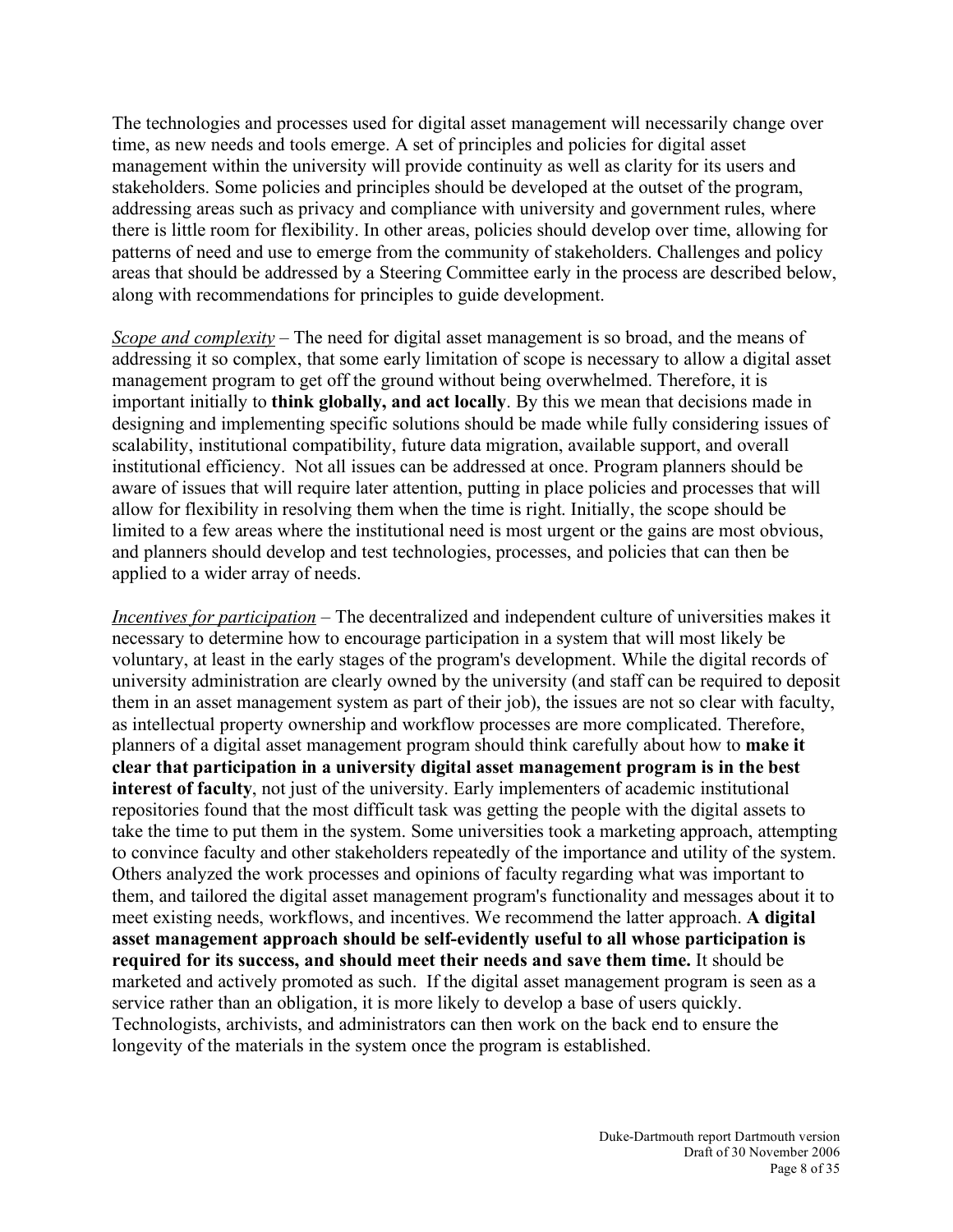Start small, make it simple and useful, and then let it grow and evolve. The alternative approach – developing a top-down system that attempts to deal with all the complex technical and administrative problems up front, but with little concern for the experience and needs of those who will put the content into the system – is likely to result in a digital asset management system that contains few digital assets.

*Confidentiality and openness* – In a community as diverse as a university, the confidentiality requirements surrounding materials in a digital asset management system will also be varied. Some university repositories have taken the approach that the goal of the system is primarily to provide open access to faculty research, and that all materials in the system should be accessible to the public. While this is an appropriate (and laudable) approach for much of the output of faculty, it is seldom appropriate for administrative records, or for other materials that require confidentiality and at the same time need to be preserved and managed in digital form. **Planning for a university digital asset management system should include development of policies that differentiate among a variety of use cases, and provide for different levels of access and security depending on the submitter's and university's needs for openness or confidentiality in those cases.** It should be possible for items in the system to be deposited and managed while in a private state (to an individual or work group) and then made available to broader groups or to the general public, as appropriate. Program planners should explore whether different kinds of materials should have different default states, and whether to require or encourage openness or confidentiality for particular kinds of materials.

*Terms of use, stewardship, and governance* – A successful digital asset management strategy will meet both immediate and long-term needs of a variety of stakeholders. The policies that govern the rights and responsibilities of the various program stakeholders must therefore find a way to **balance potentially conflicting requirements between depositors and the institution, and account for changing needs as digital assets mature through different phases of their life cycle**. For the short term, policies will need to be developed to address who is eligible (or required) to submit materials to the repository, and what kinds of materials and uses are appropriate. Over the longer term, program managers will need policy guidance in working with digital assets whose original stakeholders may no longer be available or whose needs and desires may conflict with the institutional interest. The policies will need to **account for risk management, the relative value of the materials to the depositor and institution, and intellectual property rights of each**. What rights and responsibilities do submitters of content to the digital archive have after their data is in the system? Can items be altered once they are in the system, or must an audit trail be maintained of every submission? Under what circumstances might materials be removed from the system? If a faculty member leaves the institution, can he or she take the digital assets, or do they remain the property (or at least in the custody) of the university into whose repository they were originally submitted? A governance body for the digital asset management program should be vested with the authority to interpret and execute these policies over time, and maintain an unbroken chain of trusted stewardship over the archive.

Of course, there are many other policy areas that will need to be explored and documented in the process of developing a university digital asset management system. References to work done at other universities are included in the appendices, and should be consulted during planning.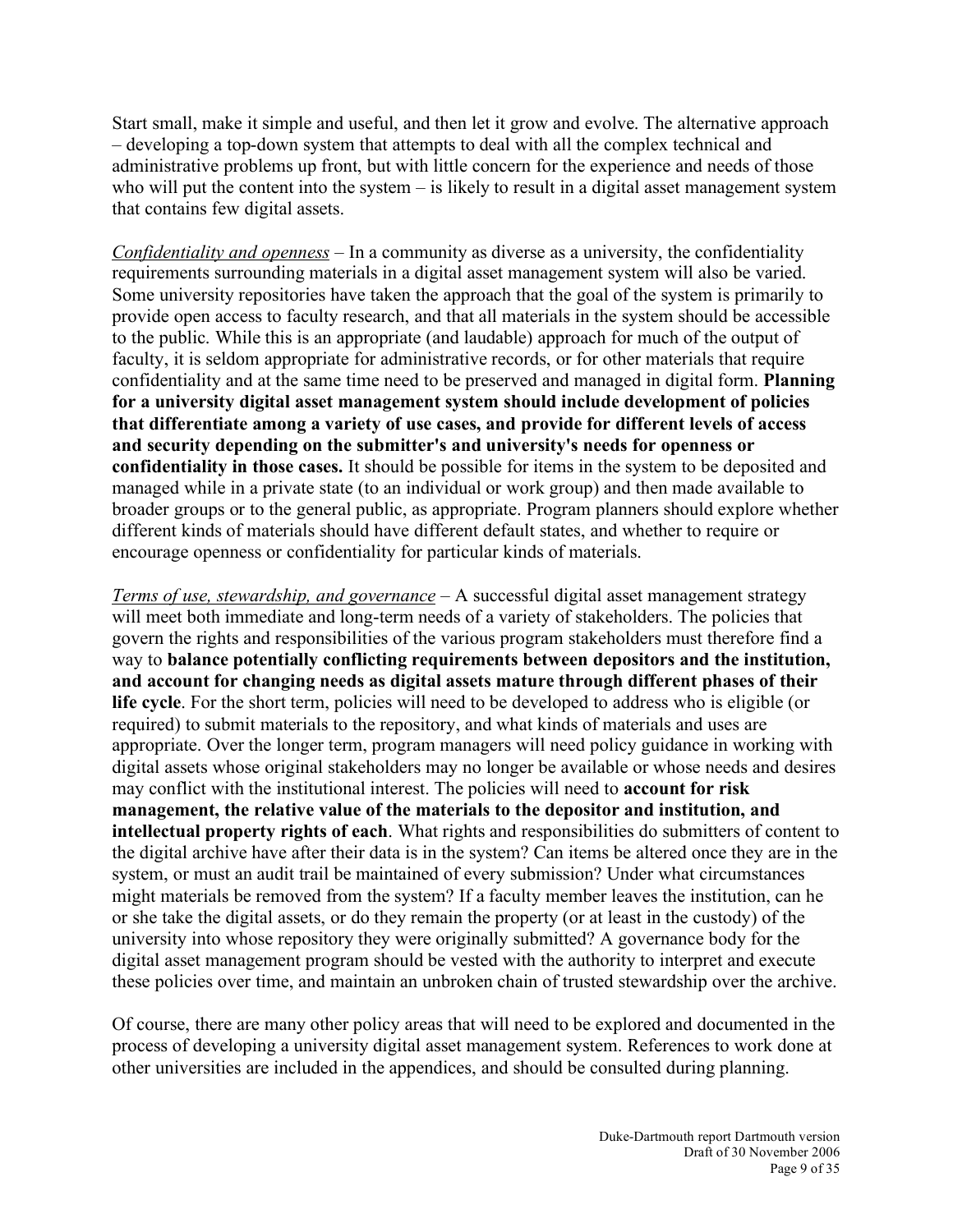### **Implementation**

While each college or university may have different dynamics, this section attempts to describe a general approach to implementation that will improve the chances of success in most academic environments.

The nearly universal acceptance of digital storage for academic and administrative information occurred gradually. This is in sharp contrast to the recent explosion in availability of fast, high capacity, and inexpensive magnetic and optical disks. Suddenly, faculty are placing the outputs of their entire academic careers - papers, books, and research data - on a single spinning disk drive. Departments are storing the administrative working files needed for continued operation in a single electronic device. Paper-based record keeping systems that were designed to provide institutional control of vital information are being replaced with the equivalent of a filing cabinet on every personal computer. The space challenges of managing paper, which used to drive the creation of record retention and disposition policies, have been all but eliminated in the digital realm. As a result, colleges and universities are rapidly losing control of their own information. The risks and opportunities created by this rapid digital migration have not been matched by thoughtful guidance or support at the institutional level. The changes required to reduce the risks and to reap the benefits will challenge the way faculty and departments think about the stewardship of information.

*Sponsorship and the Digital Asset Management Steering Committee* – The first step in establishing an enduring institutional culture of information stewardship is to secure explicit, high-level endorsement and support. A sponsor or sponsors at the level of the Provost or Executive Vice-President can facilitate a good start and to ensure ongoing support. The second step is to create a broadly based Steering Committee to manage the program's establishment and foster collaboration across the university.

*Steering Committee Activities* - The steering committee will need to assign tasks to short-term teams to develop some aspects of the effort. While the committee should retain the priority setting and oversight activities, the development of day-to-day operational practices and support should be tasked to functional groups such as administrative departments, the Library and information technology organizations. The identification of practices that would best support the faculty in their research and publication efforts needs to involve faculty from a variety of disciplines. Data security planning should include the IT security office. Since changing culture is difficult, business models and a funding plan must be developed in such a way that incentives to participate are created at all levels of the organization. The funding plan will likely require the involvement of leaders at the sponsor level, deans and administrative executives.

Initially, the committee will need someone to staff the program, to call the start-up teams together and to help develop the structures needed to support the efforts across the institution. This might be a special assistant to the Provost or an assistant director in the Executive Vice President's office. The ideal person would be a member of the university with contacts and credibility. The staff person or program coordinator would report to the program sponsor(s) and to the Steering Committee.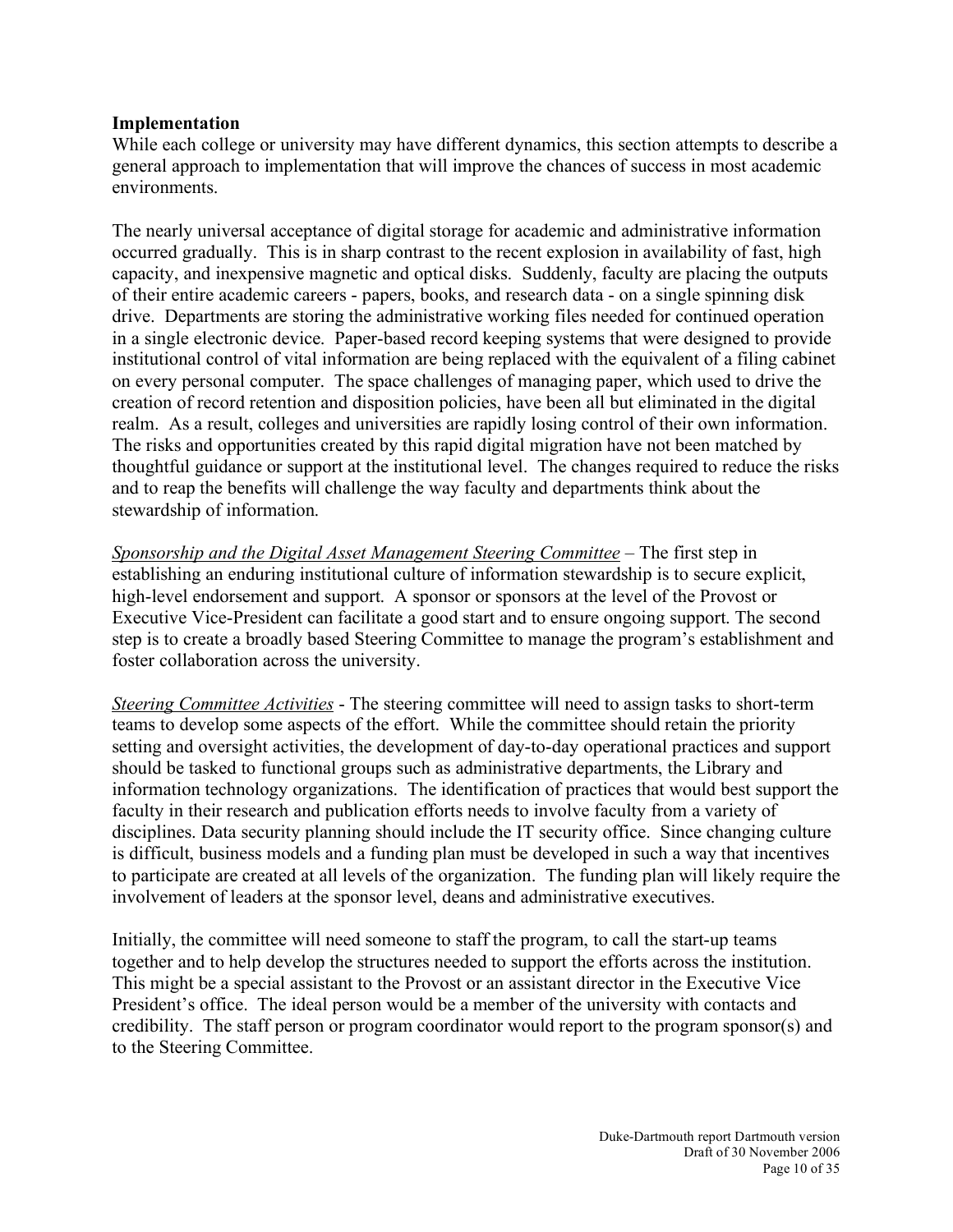*Establishing a Permanent Organizational Structure* - Informed by the work of the program coordinator and start-up teams, the Steering Committee will identify a permanent organizational home for this program within the university. This will ensure ongoing operational leadership and support. One possible scenario is that the program coordinator is tapped to take on the ongoing leadership of the effort and is moved from the sponsor's office into the permanent organizational home of the program.

*Commonalities and Differences Among Different Parts of the Organization* – As the system is implemented, it must be responsive to the diverse requirements of distinctive units of the institution. The differences in managing material for teaching, research and administration can be dramatic. Intellectual property and access issues arise frequently on the academic side, while administrative data may need to be summarized and analyzed on an ad hoc basis by many organizations on campus.

Traditionally, researchers have maintained their own data. Course materials are only recently being placed into the stewardship of course management systems (and many faculty are still opting out). Administrative systems have often been the purview of the business offices of the university and held totally separate from the academic processes.

Commonalities and operational efficiencies occur most obviously with regard to technology. It is less expensive per unit to purchase large quantities of storage regardless of the type of material placed there. Some software tools may cross the groups (e.g. data analysis and summary tools, database tools, operating systems, security systems, etc). There is a trend to integrate research efforts into the classroom. A data repository may provide the means for students to view and analyze data while preserving the integrity of the data for the researcher. It is likely that we will see collaboration on policy and tools at the technology level at first and that the collaboration may evolve more broadly over time.

*System Attributes* – Attributes of an underlying technology system can influence the program's success or failure. In light of the long-term nature of the problem being addressed and the need to encourage cultural change, the scope of attributes that must be addressed is broader than what has traditionally been encountered in system design. The Steering Committee, the permanent program sponsor, and the technology leaders of the university should identify the technology characteristics needed for success. Considerations include:

- The **technology** that supports the digital asset management effort **will evolve over time**. It is important that this evolution of background technology be transparent to the end users of the system or seen as an improvement in service.
- **The institution must retain the ability to export and migrate materials to new technology as systems evolve.**
- **It must be possible to remove materials permanently from the system.** The Steering Committee will create policies and procedures that require certain materials, particularly categories of administrative records, to be removed from the system in accordance with approved retention schedules.
- **The time it takes to access materials must be perceived as reasonable.**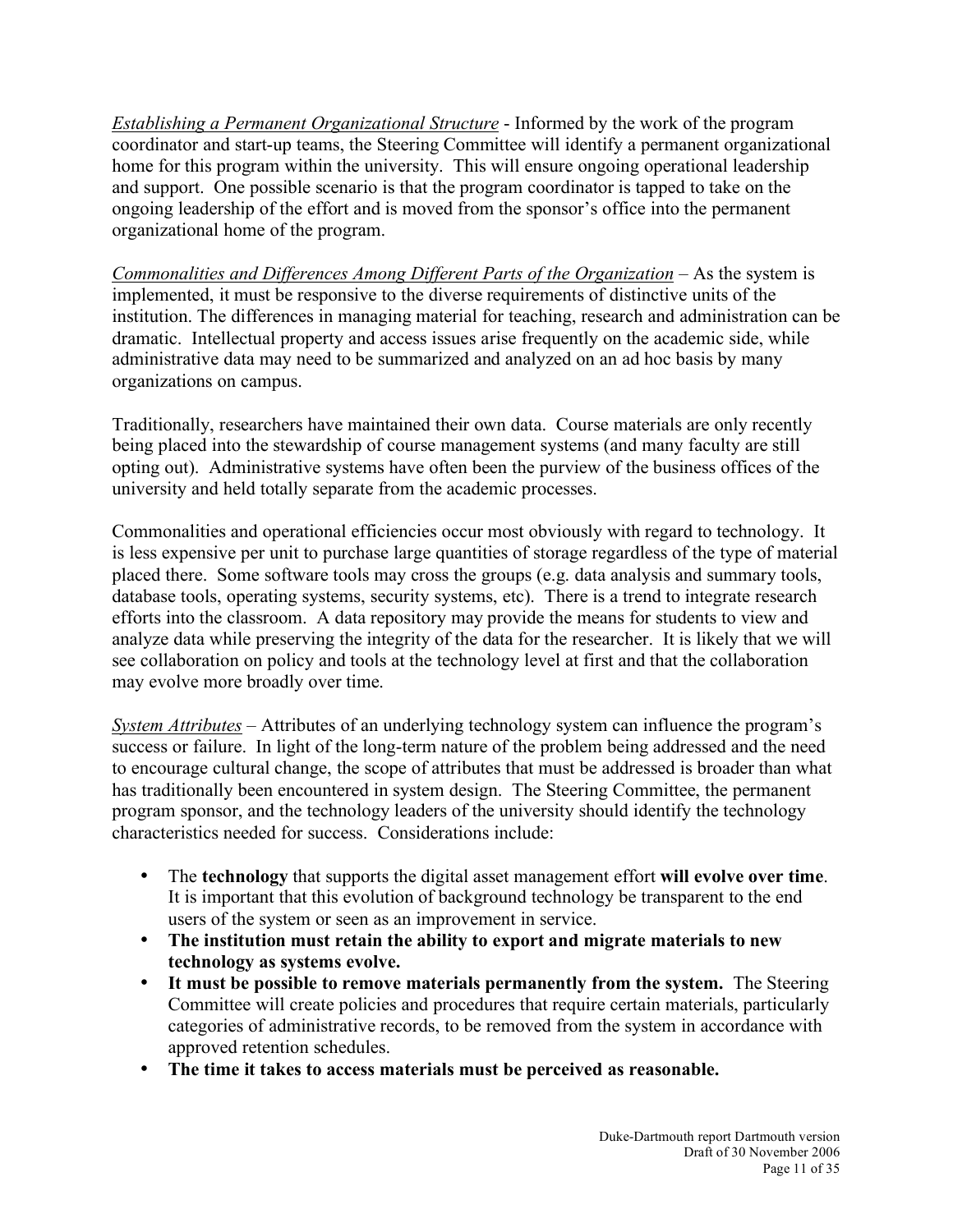- **There must be appropriate tools to access, analyze or transform the materials stored.** This implies that open storage formats and methods will be preferred over closed or proprietary approaches.
- **There must be selective degrees of access provided to materials.** Some materials will be open to the world, others to selected groups or individuals, and some materials will be open to no one but the materials' creator or the system steward.

*Deciding What to Store and How Long to Keep It* – A key role of the Steering Committee is to guide what is in the digital asset management system. Policies must provide guidance for administrators, faculty, and other users of the system on what can be added and what cannot. Policies should address which materials must enter the repository and what may be added at the discretion of the user. It is certain that priorities will change over time. The Committee should require periodic reviews of which materials are in the system and develop processes for identifying materials to add, specifying how long they should be retained.

*Measuring Success* – The steering committee should require that an evaluation / assessment model be developed to gauge the success of the endeavor. Some suggested metrics include: the quantity of data stored (in both MB and document counts); percentage participation of faculty, staff and administrative departments, numbers of collaborations using shared data, data searches performed on the materials, number of successful transitions across technologies as underlying hardware and software changes, the number of paper-based systems migrated to fully or partially digital systems; instances of inaccessible materials, and average access times for the various priority levels of materials.

*Who is Responsible?* – A final key role of the steering committee and the sponsors is to identify the institutional custodian(s) of the materials. It is possible that a single office may be identified or that a few offices may be chosen, but it must be clear who is responsible for which materials. There may be cases in which certain faculty members or administrators retain custodianship over materials they create, but clear policies and procedures should be proposed to clarify the flow of materials and data through the university and into the digital asset management system.

# **V. Duke and Dartmouth: Commonalities and Differences**

Independently of this project and each other, Duke and Dartmouth had begun surveying their need for digital asset management -- Dartmouth beginning with administrative systems, particularly digital records management, and Duke with the output of their interdisciplinary centers. Despite our different starting points, similarities have been more common than differences.

Within both institutions, we see varying levels of uncoordinated, and frequently isolated, attempts to create and manage digital assets. These occur in the administrative, academic, and research arenas of both institutions. Because higher education's decentralized model gives individuals a high degree of responsibility for a particular part of the educational mission, neither institution has been able to develop the infrastructure to join the administrative, academic, and research environments.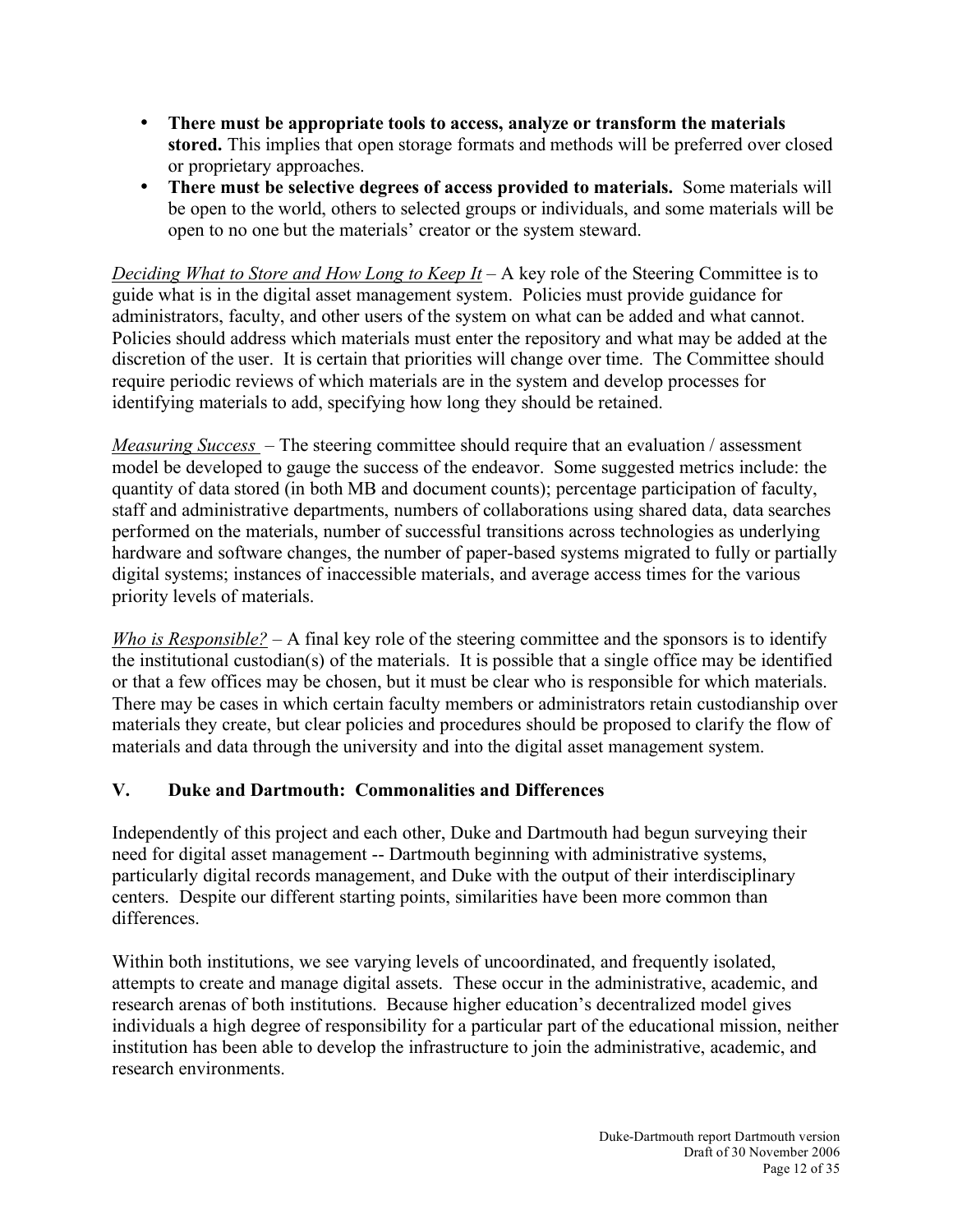At both Duke and Dartmouth, we find ourselves in a situation that can almost be described as circular. We must develop the wide-ranging policy, technological, and cultural infrastructure to enable assets to move smoothly into an asset management system, but there is no one starting point. Each builds on the other.

We find helpful evidence that we can develop those various infrastructure elements and that our institutions will accept them. Foremost is the desire that these services be available. A wide majority of records custodians at Dartmouth stated an interest in learning how to incorporate digital records into their records management portfolios. Duke's experience shows a similar interest, with transfers of significant electronic records to the University Archives.

Nevertheless, there are significant issues to overcome. On the administrative side of both campuses, no consistent solution emerged that will allow seamless, effective workflows to move materials between offices, assess them, then move them into a management system for permanent retention. Consequently, we find that many offices still rely largely on paper records to manage workflow, even if the genesis of the record is a form filled out online. Straddling workflows like this, version control emerges as a significant issue. Over time, this issue reemerges as a loss of institutional documentation. Departments and committees create documents but often do not recognize that these records may now be the only manifestation of that work.

The lack of flexible software may contribute to the problem. In instances when electronic records may move between offices, units have developed *ad hoc* arrangements, sometimes using email in place of more collaborative software. As Dartmouth's survey noted, "the campus email system is inadequate for current digital record keeping needs." Representatives from both Duke and Dartmouth expressed frustration with the limits of proprietary enterprise systems such as Blackboard or PeopleSoft. While such systems serve the immediate needs, they generally do not permit institutions to extract data for long-term retention in a manner providing meaningful context or addressing the issues of privacy of individuals.

Additionally, all academic and research departments look to digital solutions to enable datagathering and research. We know that researchers gather significant bodies of research materials in electronic formats. Significantly, none of the representatives from computing or the libraries from either institution had been approached about managing these assets. This argues that without a central repository, highly publicized and easily accessible, departments and research centers seek to manage their data on their own.

In our earliest meeting, we agreed that any file targeted for retention may fit into one of three distinct stages, distinguished by the use it can fulfill:

- **Primary use:** meets initial purpose; needed now and provides business continuity for operation
- **Secondary purpose**: Initial use completed, but data's additional value is apparent
- **Long-term purpose:** Data assumed to have future, albeit undetermined, use.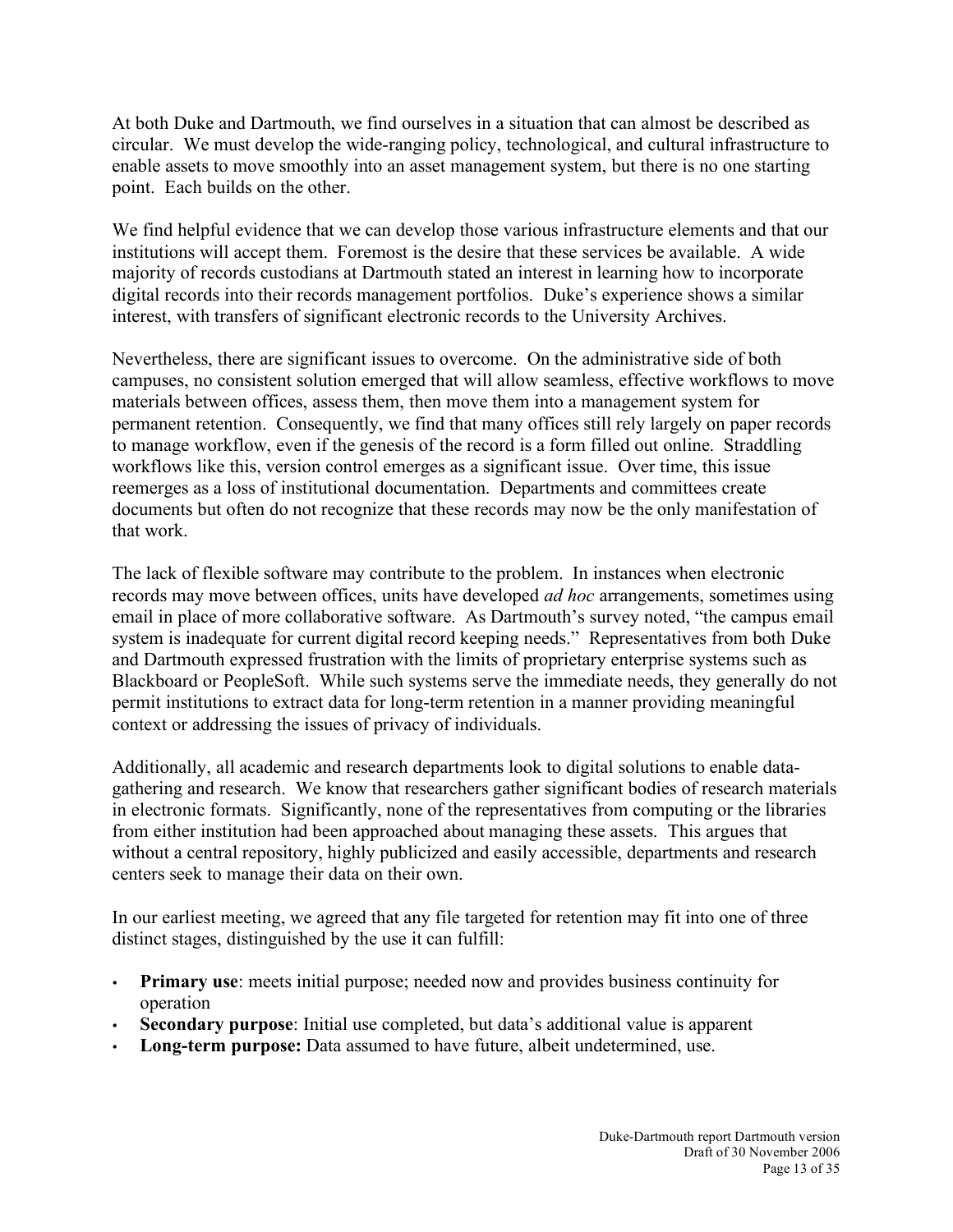Through our discussions, we have recognized that there is a significant infrastructure gap standing between the primary use and secondary and long-term purposes for the data produced. That infrastructure gap needs policy, technology, and cultural change to bridge it.

Because it appears unlikely that a single system will emerge to manage and simplify digital assets' transition from primary use to long-term retention, technology and policy will have to support one another to establish that path. Cultural change must occur if our decentralized institutions are to embrace a centralized approach to digital asset management.

# **VI. Duke University: The Present State of Digital Asset Management**

Campus administrative units, academic departments, research centers, and student groups create a wealth of electronic records daily, some of which merit permanent retention and all require some form of management. Many of the records have paper analogs, such as publications like *Duke Magazine*; others, such as websites for student groups or financial data in SAP R/3, may have no paper version. Campus publications and departmental newsletters are increasingly available in digital form only and long term plans for management and preservation do not exist. In 2016 where will we look for course catalogs from 2002 or for the 2001 version of the faculty handbook? By not managing these data now, we are creating potential gaps in the historical and administrative record of the University.

### **Administrative records**

The campus uses a number of enterprise systems to create and manage many of the key administrative records, such as SAP R/3 for financial and personnel records, PeopleSoft for student records, and Advance for development records. Long-term preservation of information from these systems will have to address questions of identifying and culling information of enduring value from the larger database and maintaining it within a setting that attends to both context and the privacy of individuals. While more attention and planning may be needed to insure the long term preservation of the permanent records generated by these systems, the daily management, system maintenance, and data recovery plans are already in place and centrally managed.

Administrative records created outside such enterprise systems, including content ranging from the President's annual report to campus press releases to documents used for strategic planning, do not have such central management and support and their long term survival is at greater risk. Appendix 2, which includes examples of records created by public affairs, outlines issues and concerns.

## **Academic and research records**

As with administrative records created outside enterprise systems, records generated by academic departments and interdisciplinary centers do not have central systems in place to help them manage annual reports, conference proceedings, newsletters, faculty publications, and other such electronic content that they generate, collect, and disseminate on a daily basis. In academic year 2005-2006, Library and Archives staff surveyed the websites of over 120 interdisciplinary centers and 50 academic departments and programs to get a sense of what digital assets were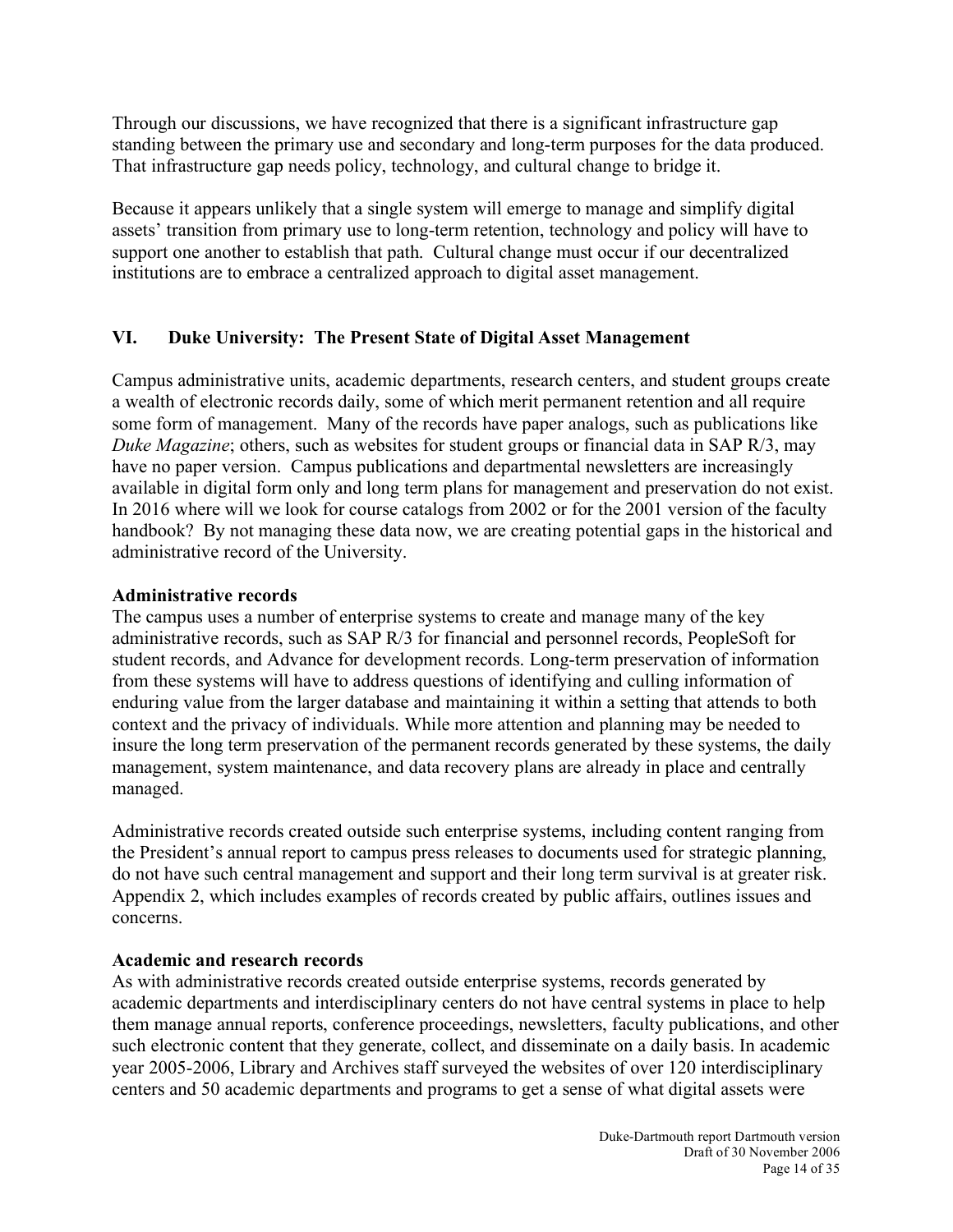publicly available on their websites. In particular, we looked for faculty articles and publications, symposium and conference proceedings, and research data sets. Here is a summary of departments and centers that had such digital assets available on their websites:

| Web sites surveyed                | <b>Articles</b> | <b>Proceedings</b> | Data sets | Course<br>materials |
|-----------------------------------|-----------------|--------------------|-----------|---------------------|
| Academic Depts. (50)<br>surveyed) | 27<br>(54%)     | $2(4\%)$           | 3(6%)     | 8(16%)              |
| Centers (123 surveyed)            | 52<br>(42%      | 25(20%)            | $3(2\%)$  | 16(13%)             |

In addition, 15 (30%) of the academic departments publish newsletters or similar publications on their website. Of the professional schools, only the School of Law has central management of such content in place. They use the institutional repository software Eprints to manage online faculty publications and the journals the school publishes. It should be noted that this survey only covered materials published on the web and that much content not published on departmental websites will greatly benefit from more central management.

# **Teaching and the records of students**

The majority of online course material is managed using the course management software Blackboard, although a number of faculty and departments use other tools. At present course content placed in Blackboard is available for the current semester. Following the conclusion of class, data are not shared unless instructor neglects to turn off access to course. There is no formal retention policy for this material. Appendix 4 includes a case study that outlines the issues surrounding the management of these data.

Students also create academic content outside the course management system, such as undergraduate honors papers, master's projects, multi-media digital art and, starting in 2007, electronic theses and dissertations (ETDs). For student work and other related materials, a DSpace instance is available for storing and sharing their work. The submission of ETDs is still in the pilot phase; a repository to manage and store ETDs is under development.

In addition to academic student content, student organizations and groups create websites that document their activities. In most cases this content has no analog equivalent and may be the only record of a group's functioning. The Division of Student Affairs maintains a web-based directory of all official university-recognized student groups and their websites.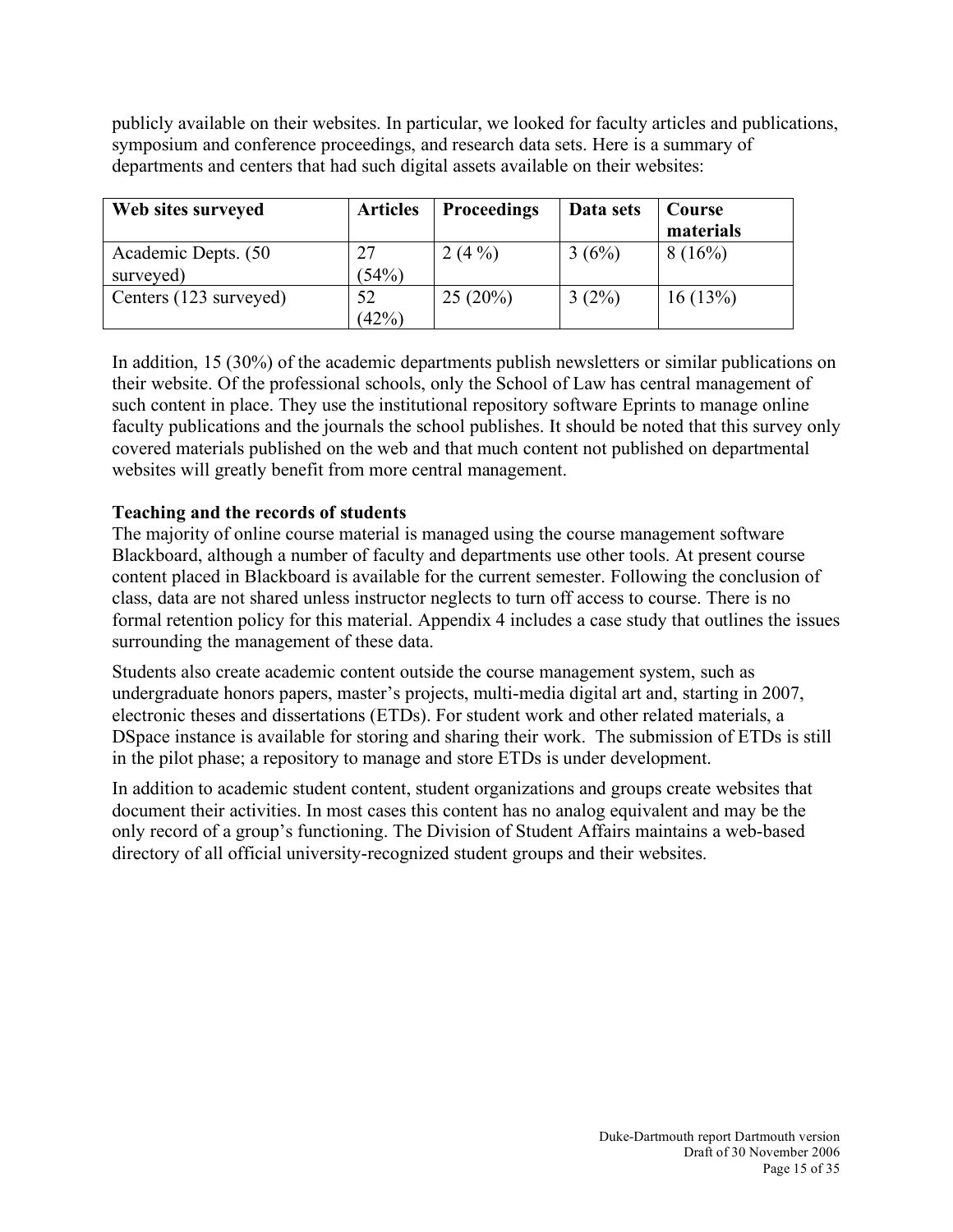

university archives

# **Duke-Dartmouth Mellon Project**

March 2, 2006

Examples of Duke digital assets as identified by University Archives

### **Campus publications (examples)**

- Course bulletins: http://registrar.duke.edu/bulletins/inforeg/
- Student newspaper: http://www.dukechronicle.com/
- Alumni magazine: http://www.dukemagazine.duke.edu/

### **Duke Websites (examples)**

- Office of the President: http://www.duke.edu/president/
- Capital Campaign archive: http://152.3.224.76/campaign/index.html
- Academic departments: http://www-history.aas.duke.edu/newsletters/
- Student organizations: http://osaf.studentaffairs.duke.edu/studentorgs/stuorgs/index.html

### **Institutional Repositories**

- Law School repository for faculty and student articles and preprints.
- http://eprints.law.duke.edu
- Undergraduate student work; managed by the College of Arts & Sciences
- https://portfolio.oit.duke.edu/index.jsp
- University Archives SNAP server maintained by Library; used to "warehouse" electronic content captured; some content has been converted to PDF and posted on University Archives' website: http://www.lib.duke.edu/archives/history/keohanespchndx.htm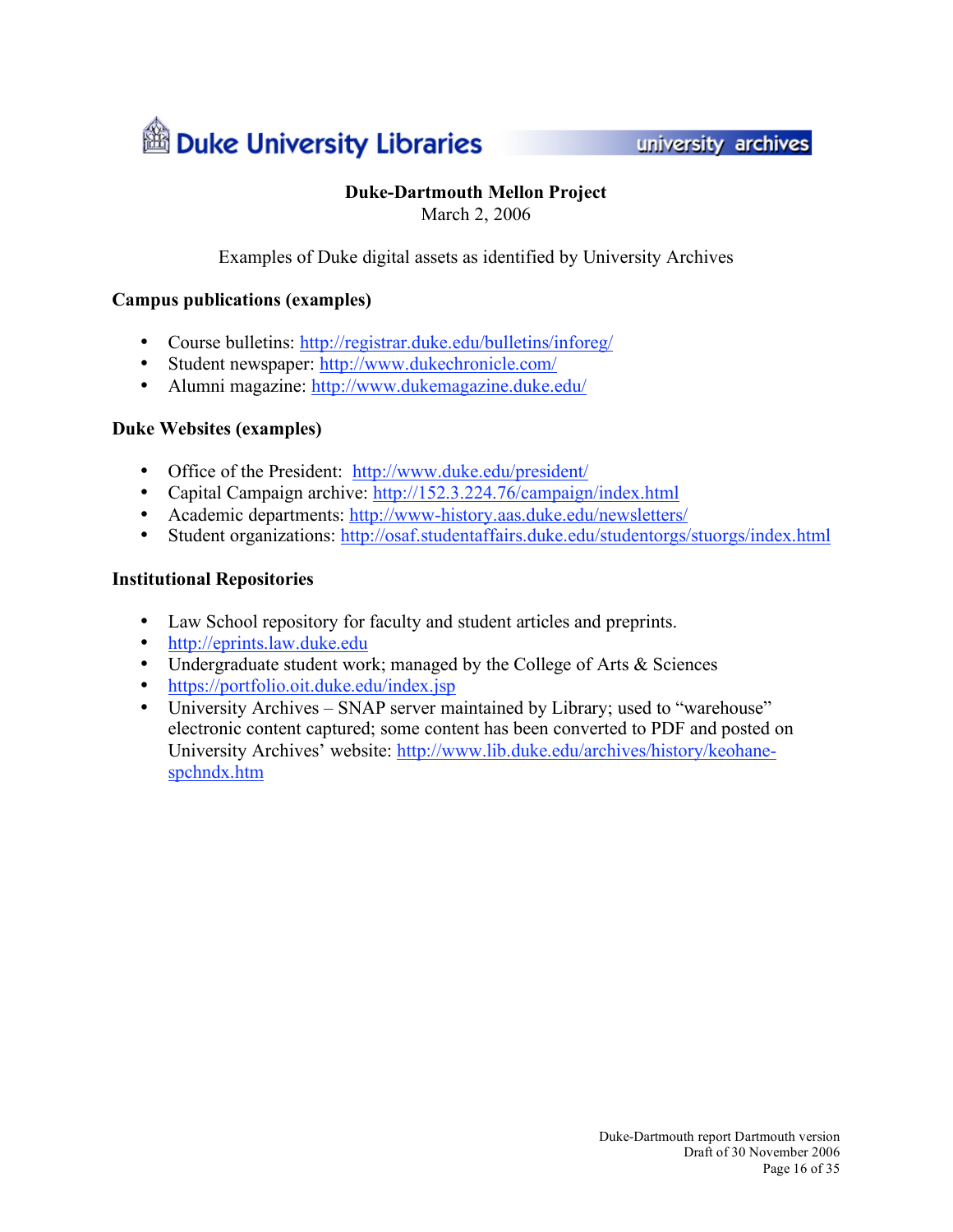### **VII**. **Dartmouth College: The Present State of Digital Asset Management**

Over the past two years Dartmouth has been actively conducting research with respect to digital records management. In late 2004, a Digital Document and Records Management Task Force group was formed. Its broad charge was to gather and assess all aspects of the management of digital records. It was also tasked with assessing current digital management practices and the institution's readiness to move in the direction of digital-only records management.

The Task Force conducted two kinds of research. The first was a survey of the over 200 record custodians on campus. These are primarily staff members who have an active working relationship with Records Management, coordinating the way records are moved from offices to Records Management. The second and more in-depth stage of the study consisted of a series of detailed interviews with departments, researchers, and faculty. To complement the broader, horizontal approach of the survey, these interviews attempted to "drill down" into the issues specific to each department or researcher. The Task Force produced a 63-page report that details its findings and recommendations.

The survey of records custodians clearly determined, on the one hand, a readiness to move to an all-digital management approach: some 87% of respondents declared that they considered their digital documents to be records. On the other hand, it was very clear that no consistent "solution" to their management was in place: 68% said there was no plan in place to manage digital records; 83% said their documents were stored in a mix of servers and individual hard drives; and 87% said they did not apply a consistent retention schedule to their digital documents. Finally, when asked if they would be interested in learning more about digital records management, 78% said yes.

The in-depth interviews covered key administrative and academic departments, as well as faculty researchers (a detailed roster of those interviewed is in Appendix B of the Dartmouth report). Hence the scope of this phase of research was academic as well as administrative records. A standard list of questions was used for all the interviews and the department or faculty member vetted the interview notes to ensure accuracy.

One important discovery is that digital record keeping is more than simply arranging digital documents into folders on storage devices or sending them off to "retirement" in Records Management. Records enable academic and business processes, and there are significant workflows, procedures, and collaborative structures that must be anticipated and addressed. At the very least, an institutional digital records management strategy must be able to export digital items from the key campus enterprise applications (such as Oracle GL, Banner, Blackboard, Advance, just to name a few) to a records management system. In addition, for workflows that do not require such a vertical application, an institutional resource must be established to enable the secure management of documents (Dartmouth's licensing of Documentum may be an initial step in this direction).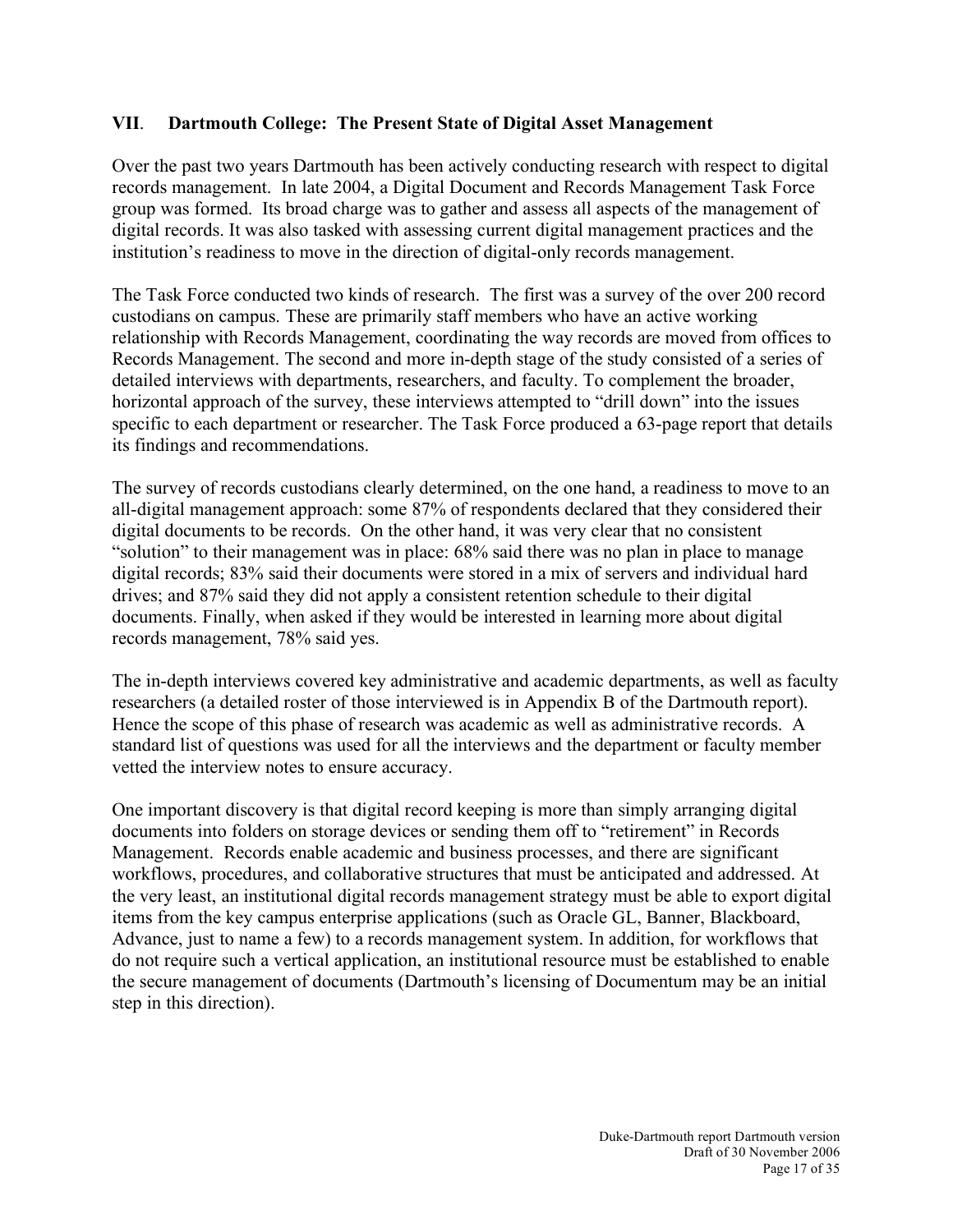Of the eleven issues the Dartmouth study identified, these are especially important:

- 1) Every area of the college is facing an ongoing transition to digital record keeping technology.
- 2) Workflow, collaboration, and data sharing are important aspects of records management, and the resources needed to support them digitally are not emerging.
- 3) Digital documents and records are at risk and are not being managed properly due to their dispersal across individual workstations.
- 4) Existing digital systems provide no facility for documents to comply with existing record retention policies. This results in the potential for data loss, and/or legal liability for the institution.
- 5) Digital record keeping demands are outpacing resources and technology.
- 6) Administrative and academic departments are under pressure to upgrade their systems to more sophisticated and efficient digital technology.
- 7) Several units are moving ahead unilaterally with digital records technology.
- 8) The campus email system is inadequate for current digital record keeping needs, and is inappropriate as a collaboration and workflow tool.
- 9) The quantity of digital academic records, particularly research data, is poised to increase dramatically. This will make the task of preserving the data in accordance with grant regulations and policy much more challenging.

On the basis of this research, the Task Force made five principal recommendations:

- 1) *Dartmouth should articulate and implement an institutional strategy to guide our transition to a primarily digital record keeping environment.* Specifically, the Task Force recommended a "think globally, act locally" approach: to first formulate an institutional strategy or approach and then embark on its implementation with a few key, initial projects. These early efforts would provide a solid basis on which to ramp up efforts to an institutional scale.
- 2) *Dartmouth should initiate a discussion of digital records management at the senior administrative level.* It was clear that the nature and scope of the challenge facing the institution requires support from the highest levels of the administration.
- 3) *Where appropriate, Dartmouth should pursue an "all digital" approach as a core component of its global strategy.* It is clear that the future will be increasingly (and eventually exclusively) digital, and so it is vital that the institution formulate and implement strategies that will promote, facilitate and enable the transition to all-digital practices.
- 4) *Dartmouth should assemble a team to formulate its institutional strategy and to identify the first steps to its implementation.* The next step should be to form a group that will begin to define, formulate and articulate the tools and strategies needed by the institution to make real progress in getting control of our digital records.
- 5) *The need for academic repositories and digital asset management tools for curricular and research content should be an explicit part of the institution's overall records management strategy.* In both its research data as well as the ever-growing body of digital resources used in instruction, the academic side has its own set of "record keeping" needs and issues.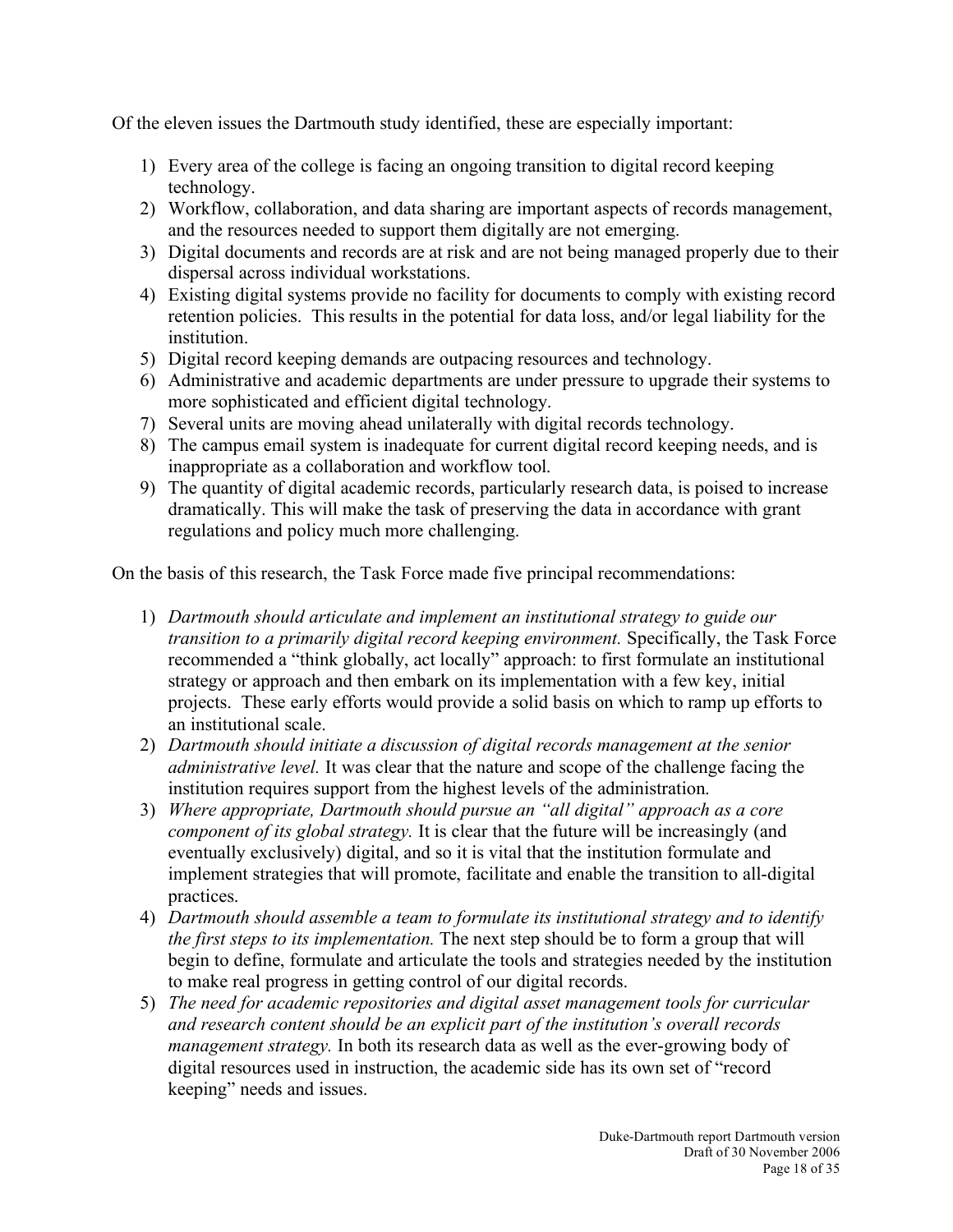One final aspect from the study deserves mention. Although the Dartmouth study was focused on digital records management, it is very clear that most departments are dealing with a mix of paper and digital documents. One aspect of the institutional strategy will need to be methods to assist departments in dealing with the mix of paper and digital records.

## **VII. Conclusions and Opportunities for Ongoing Collaboration**

The collaborative work and learning among colleagues at Duke and Dartmouth through this project have been beneficial for both institutions. Using our joint project as a point of departure, we intend to continue to share approaches with respect to implementation strategies. We will pursue the establishment of a Provost-level committee to oversee the efforts on campus. We will also collaborate on policy development, sharing best practices and training documentation. We also anticipate the possibility of preparing joint grant applications for parts of our programs.

Our work has broader applicability and will interest other institutions and plan to share our findings with a variety of communities including EDUCAUSE, CNI, ECAR and others. We can also imagine research papers and presentations being generated. We plan to publish a journal article on this work.

This process has set both Duke and Dartmouth in a positive direction as we envision and begin to implement our strategy for creating an enterprise content management system for our respective institutions. We do not underestimate the scale, scope, and complexity of this challenge and we do not underestimate the gravity of it as well. But it is not one we can ignore. Our work must begin now.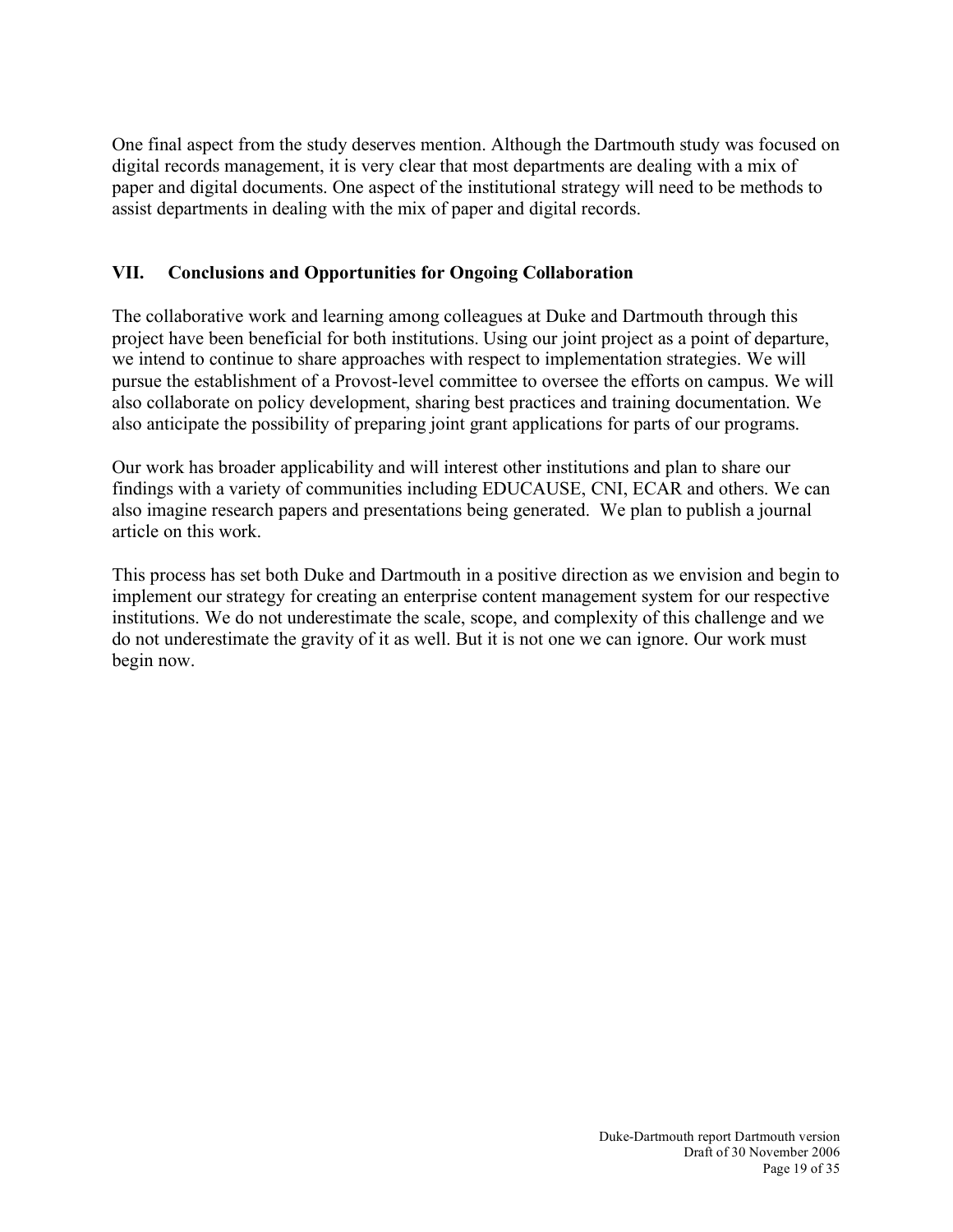## **Appendix 1: References and Resources**

## **The case for institutional repositories and digital asset management**

"Institutional Repositories: Essential Infrastructure for Scholarship in the Digital Age" by Clifford A. Lynch ARL Bimonthly Report 226, February 2003 http://www.arl.org/newsltr/226/ir.html

Report of the Commission on Cyberinfrastructure for the Humanities & Social Sciences American Council of Learned Societies, November 2005 http://www.acls.org/cyberinfrastructure/cyber\_report.htm

"Can Electronic Scholarship Survive?" by Deanna B. Marcum and Gerald George Library Issues: Briefings for Faculty and Administrators, Vol. 23, No. 6, July 2003 http://www.libraryissues.com/sub/LI230006.asp

"The Case for Institutional Repositories: A SPARC Position Paper" by Raym Crow August 2002 http://www.arl.org/sparc/IR/ir.html

### **Overviews of issues related to digital asset management in universities**

"Managing Digital Assets in Higher Education: An Overview of Strategic Issues" by Donald J. Waters ARL Bimonthly Report 244, February 2006 http://www.arl.org/newsltr/244/assets.html

"Review of Digital Repositories" Yale University Library, August 2005 http://www.library.yale.edu/iac/documents/DR\_Review\_final\_27Sept05.pdf

"Managing Digital Assets: Strategic Issues for Research Libraries" Association of Research Libraries Forum, October 2005 http://www.arl.org/forum05/

### **Planning and policies for digital asset management in universities**

"SPARC Institutional Repository Checklist & Resource Guide" by Raym Crow November 2002 http://www.arl.org/sparc/IR/IR\_Guide.html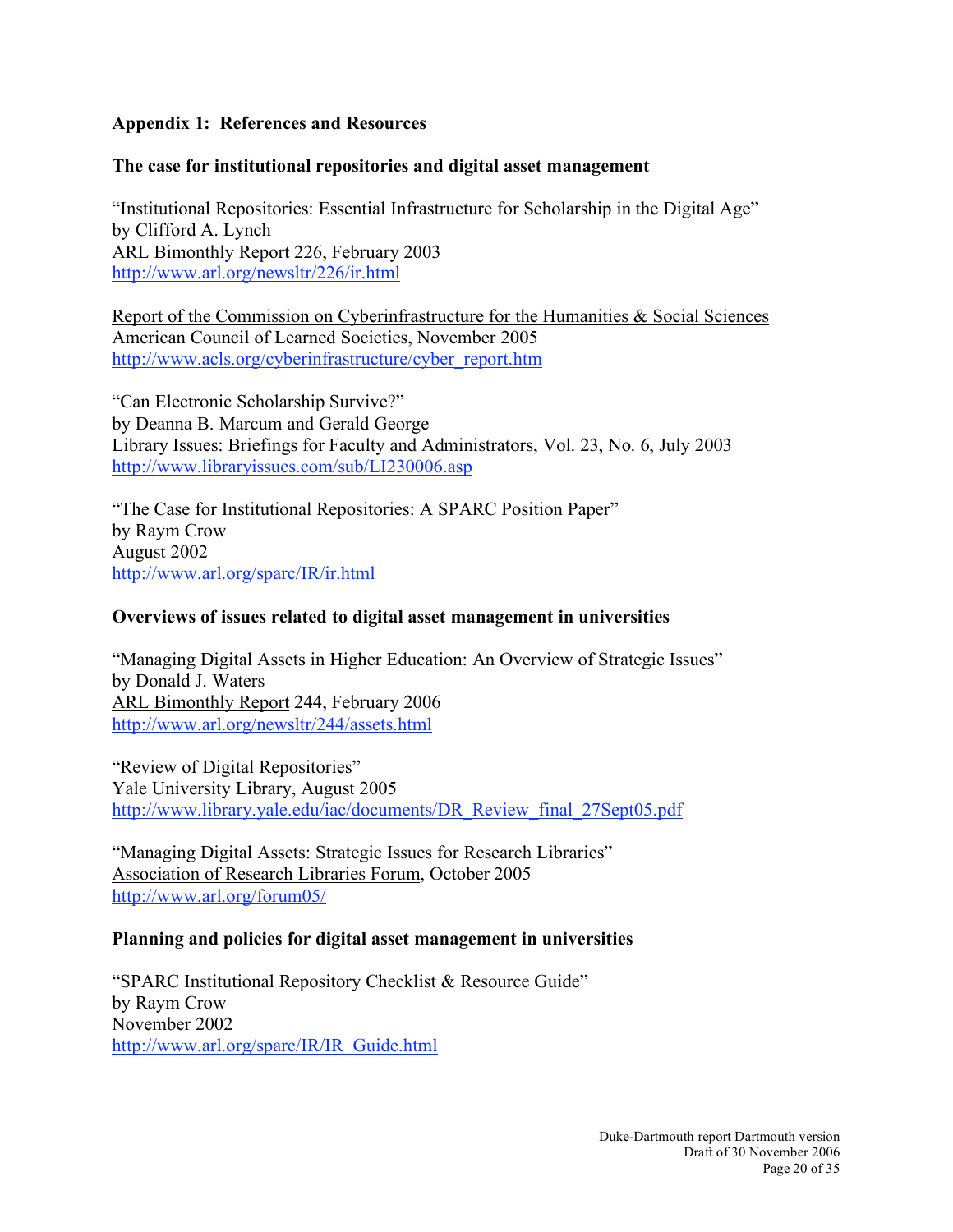"Building a Business Plan for DSpace, MIT Libraries' Digital Institutional Repository" by Mary R. Barton and Julie Harford Walker Journal of Digital information, Volume 4, Issue 2, May 2003 http://jodi.ecs.soton.ac.uk/Articles/v04/i02/Barton/

"Understanding Faculty to Improve Content Recruitment for Institutional Repositories" by Nancy Fried Foster and Susan Gibbons D-Lib Magazine, January 2005 http://dlib.org/dlib/january05/foster/01foster.html

## **Other recent sources**

MIRACLE bibliography http://miracle.si.umich.edu/bibliography.html

"Institutional Repository Deployment in the United States as of Early 2005" http://www.dlib.org/dlib/september05/lynch/09lynch.html

"Academic Institutional Repositories - Deployment Status in 13 Nations as of Mid 2005" http://www.dlib.org/dlib/september05/westrienen/09westrienen.html

A blog from the University of Houston with lots of recent references and notes on institutional repositories http://weblogs.lib.uh.edu/weblogs/scomm/institutional\_repositories/

A count of ARL libraries with institutional repositories http://www.escholarlypub.com/digitalkoans/2006/07/18/arl-institutional-repositories-version-2/

"Taming the Digital Beast" (from Campus Technology) http://www.campus-technology.com/article.asp?id=18574&p=1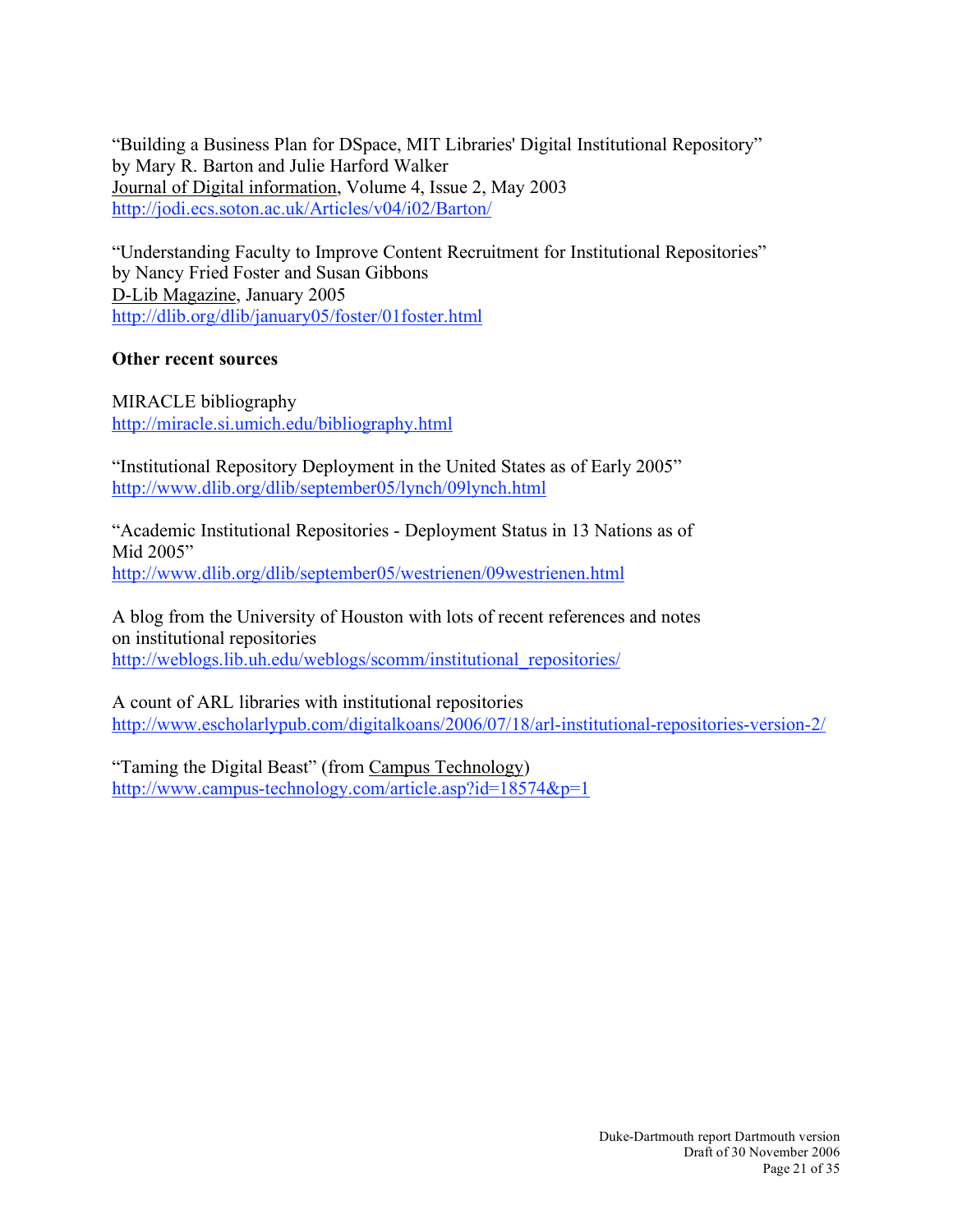## **Appendix 2: Joint Case Study and System Attributes Comparison – Public Affairs**

# **Dartmouth College: Overview and General Information Interviewed: Rick Adams and Roland Adams Interviewed by Wess Jolley and Jeff Horrell Date: 03/28/2006**

Public Affairs is an information intensive office, with a variety of data management needs.

From our interview it is clear that time pressures and the demands of the "24 hour news cycle" are requiring them to produce information and respond to inquiries faster and faster all the time. They are a critical operation for the College, where a single missed piece of information may have severe consequences. Therefore, gaining control of their information and being able to access it quickly and efficiently is clearly becoming a higher priority for them as they move forward into the digital age.

In a very general way, their systems can be broken down into two major categories: Document Production, and the Maintenance of Reference Files.

**1) Document Production.** This category involves the production of such documents as press releases, publications, newsletters, and other information, mostly for public consumption. Each of the main players (of whom there are at least three) has their own ad-hoc manual and paper based filing systems, which they characterize as being based on each person's level of technical knowledge and personal preferences. There has been little attempt at finding a way to share these resources among the group. No central document repositories have been established for digital files.

**2) Reference Files.** This is primarily a paper-based "clipping file" of Dartmouth mentions (clippings make up an estimated 80% of the documents), but also includes many other types of documents, including paper copies of press releases. This paper filing system is broken down into two sections: "People" and "Subject Files". Documents that concern multiple categories are photocopied and placed in multiple files.

Several primary motivators became clear as the conversation progressed.

**1) Collaboration.** Much of the document production work that the department engages in is a group process, but no good tools exist for managing this collaboration. A particularly strong need in this area is for Version Control. Without good tools for managing the versioning, and knowing who has worked on a particular document that has been distributed via e-mail, the team leaders have no good way to know what is the most updated and well-reviewed version of a document.

**2) Digital Asset Management.** Many documents that are produced by Public Affairs are assembled using a variety of digital assets (including photos, graphics, articles, etc.). The "whole package" of these assets should be retained and managed as part of the finished product, but also remain available for reuse and redeployment into other documents.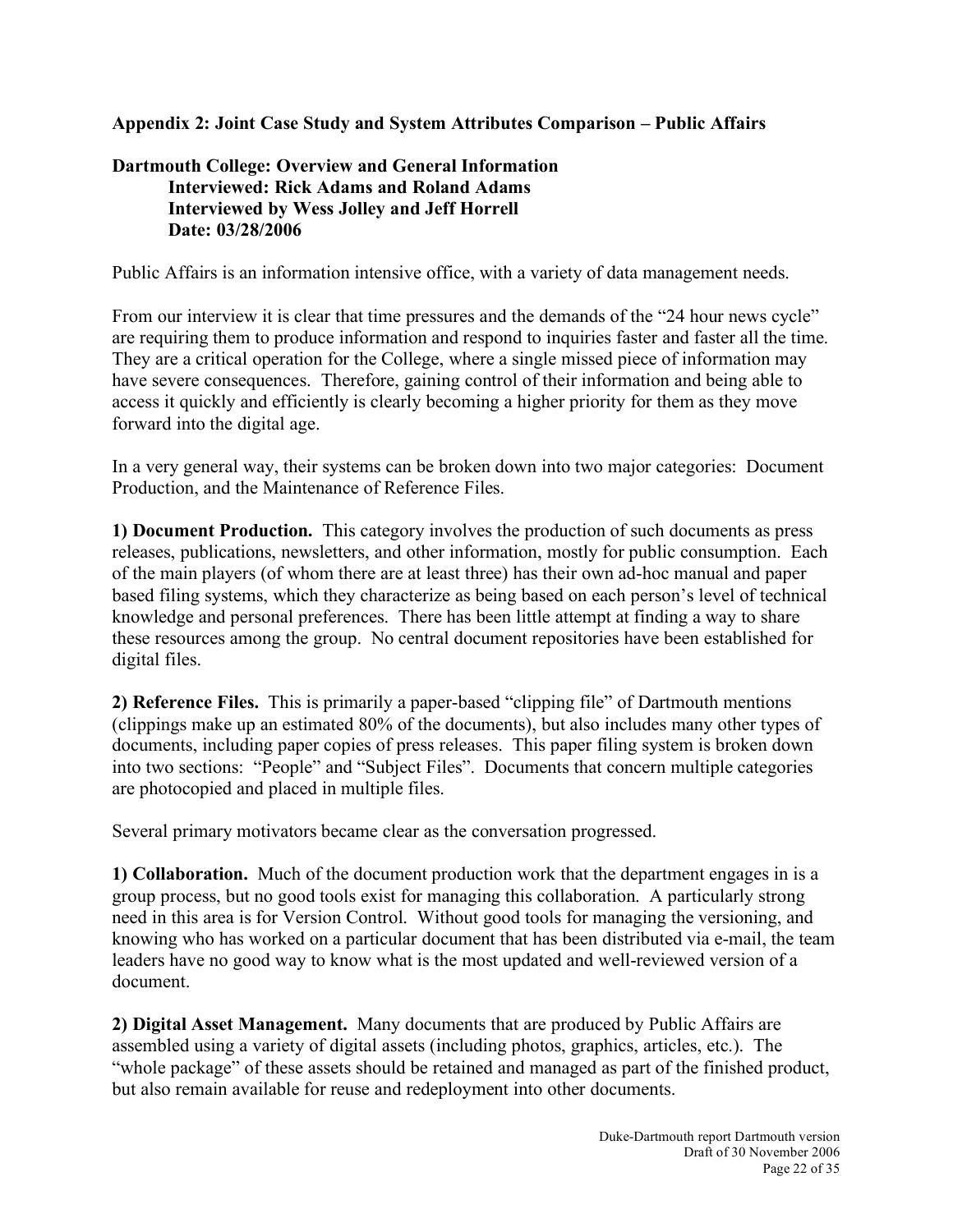**3) Security.** Due to the high security of much of Public Affairs' material, a strong concern was voiced regarding keeping these documents safe and secure, especially in a highly networked environment.

**4) Loss of Web Content.** Some documents are being produced and published via the web, but are not being archived appropriately. New versions supplant old, and older documents disappear

**5) Time Pressures.** Perhaps more than almost any other office on campus, Public Affairs is forced to respond quickly to fast breaking situations. This means that they must be able to consult information resources, assemble documents, and respond to questions extremely quickly.

In summary, Public Affairs is an office which must process and manage a large quantity of information with a small staff. Although they have not examined any automated document management options, they are very aware that their current mix of paper and digital systems does not provide them with the kind of efficiency and accuracy they would like. This need will become ever more critical as the "news cycle" continues to tighten, and they are required to produce documents and information in an ever shorter time frame. They are well-poised to take advantage of tools to help them do their work better.

### **Duke University: Background information: Interviewed: Cabel Smith and James Todd Interviewed by Tim Pyatt and Tom Harkins Date: 03/14/2006**

The Duke University Archives staff have spent substantial time with campus Public Affairs (Office of News & Communications) staff discussing how they manage electronic records and have worked to capture that information in record schedules. A retention schedule exists for Public Affairs, News, and Communications records, which includes electronic records. Public affairs, news and communications offices rely almost exclusively on electronic or "born digital" records created with word processing, spreadsheet, electronic mail, website authoring, or database programs to carry out their business and activities. As electronic records are created, managed, and stored throughout their life cycle of usefulness, general strategies for identifying basic retention needs for different sets of information must be determined.

In the summer of 2004 the Office of News & Communications to transferred the bulk of their non-current paper records with archival value to the Duke University Archives and started discussion regarding the transfer of non-current electronic files with archival value. News & Communications maintains the website for Duke's president, and when President Keohane retired in 2004, they wanted to take her site "off-line" but still preserve it. Keohane was the first Duke president to have a website. The Archives acquired the files and placed them on a server dedicated for storing archival electronic records. The next significant transfer occurred in 2005 when News & Communications migrated their website to a new content management system (CMS). Rather than migrate all press releases and news stories in electronic form to the new CMS, they chose only to keep those from 2000 on "live" on the campus website and transferred those from the 1990s to Archives.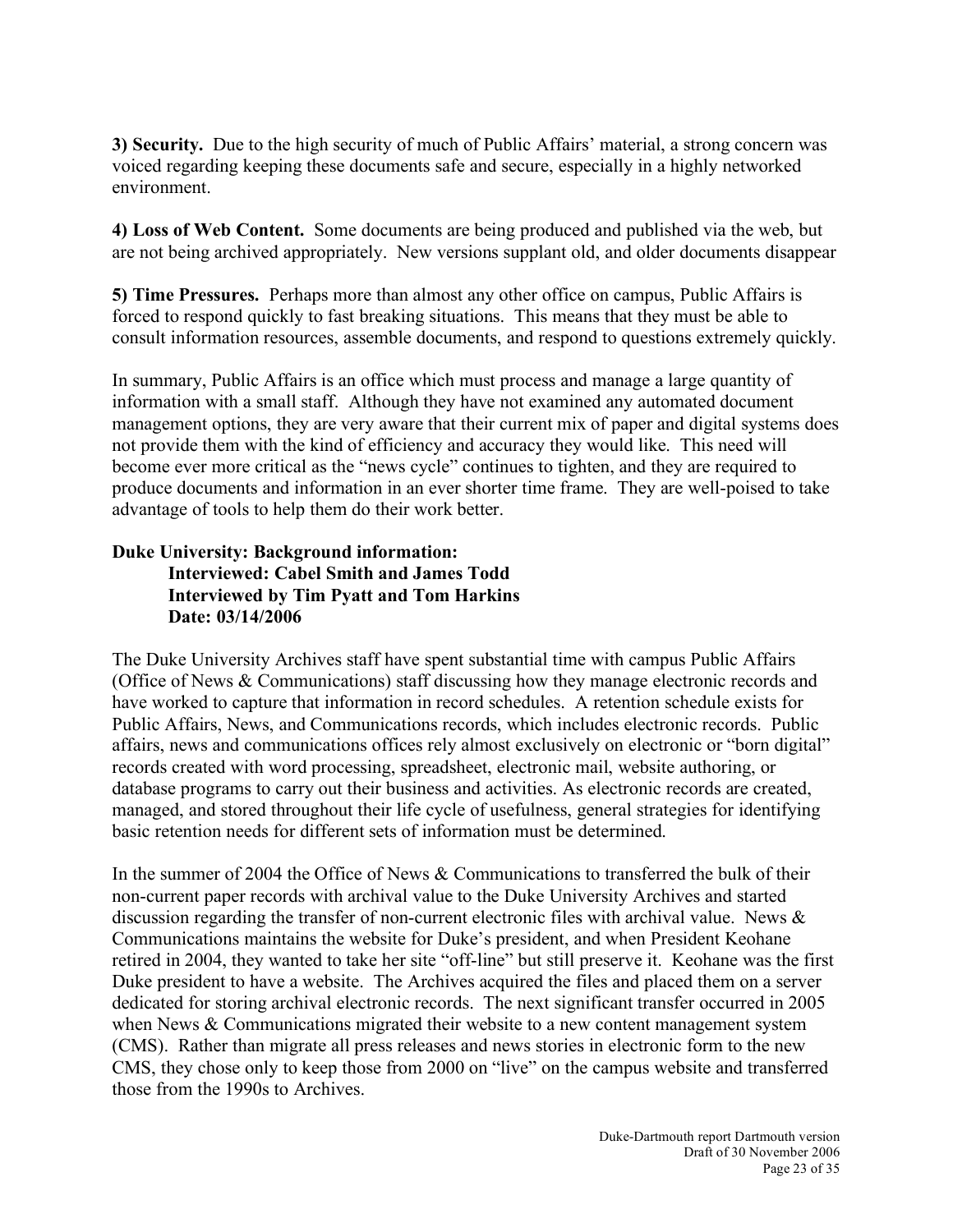All of the News & Communications electronic records transfers received were non-current and unrestricted (open for public use). As soon as an access/delivery system can be developed, these could be made available for public use. As a test, Archives staff created PDFs of speeches by former President Keohane from her website and made them available (http://www.lib.duke.edu/archives/history/keohane-spchndx.htm). While this works for the 100+ Keohane speeches, we do not see that as a good solution for the 18,000+ press releases and news

stories.

While the content and handling of the press releases, news stories, and speeches transferred largely mirrors the content and process for their analog predecessors, appraisal and transfer of the digital media files created by News & Communications have proved far more difficult. These include interviews with faculty experts, Duke-produced news stories, promotional pieces, and clips associated with a news story or press release. Third-party media files are also present, such as a public TV interviews with campus leaders and experts. The metadata for these records are problematic as standard naming conventions are not used and often no direct linkage to the story or press release exists. However the press release has an embedded link to the streaming version of the media file, giving a connection from that side of the content. Two or more versions of the media clip are often available – an uncompressed version (with a file size of over 400 MB) as well as MPEG4, Real Media, and/or QuickTime versions (file size in 40 MB range). The process for review and transfer of this content is still in the planning stages.

| <b>ATTRIBUTE</b>     | <b>DESCRIPTION</b>                                                                                                                                                        | <b>DARTMOUTH NOTES</b>                                                                                                                                                                                                                                                                                                                                                                                                                                                                                                                                                                                                                                                                                                                                                        | <b>DUKE NOTES</b>                                                                                                                                                                                                                                                                                                                                                                        |
|----------------------|---------------------------------------------------------------------------------------------------------------------------------------------------------------------------|-------------------------------------------------------------------------------------------------------------------------------------------------------------------------------------------------------------------------------------------------------------------------------------------------------------------------------------------------------------------------------------------------------------------------------------------------------------------------------------------------------------------------------------------------------------------------------------------------------------------------------------------------------------------------------------------------------------------------------------------------------------------------------|------------------------------------------------------------------------------------------------------------------------------------------------------------------------------------------------------------------------------------------------------------------------------------------------------------------------------------------------------------------------------------------|
| <b>Collaboration</b> | The ability to work<br>together to produce<br>digital assets. Tools<br>may be different for<br>collaboration within an<br>institution and across<br>institutional bounds. | Collaboration is critical to the<br>success of Public Affairs. Most of<br>their news releases, reports,<br>publications, and other documents<br>are collaborative efforts. Staff work<br>with sources both on and off campus,<br>create drafts that are worked on by<br>other staff members and eventually<br>finalized and approved by<br>departmental leadership.<br>E-mail has become the default<br>tool for collaboration, and has proved<br>cumbersome for larger collaborative<br>efforts. Versioning for documents<br>traded through e-mail is especially<br>difficult.<br>Many documents also require the<br>collaboration of individuals outside<br>the Public Affairs office, such as the<br>President, Provost, or other officials,<br>so ad-hoc distribution and | The records of Public<br>Affairs often represent a<br>collaboration of campus<br>offices in their creation; this<br>is especially true for the<br>media files. They create and<br>maintain the official website<br>for Duke's president as well<br>the main Duke website and<br>primarily news sites. They<br>work closely with<br>communications officers<br>throughout the University. |
|                      |                                                                                                                                                                           |                                                                                                                                                                                                                                                                                                                                                                                                                                                                                                                                                                                                                                                                                                                                                                               |                                                                                                                                                                                                                                                                                                                                                                                          |
|                      |                                                                                                                                                                           | collaboration processes are<br>necessary. The current system (e-<br>mail, document headers, and naming<br>conventions) does not document who<br>collaborates; this is a capability they<br>would like to have.                                                                                                                                                                                                                                                                                                                                                                                                                                                                                                                                                                |                                                                                                                                                                                                                                                                                                                                                                                          |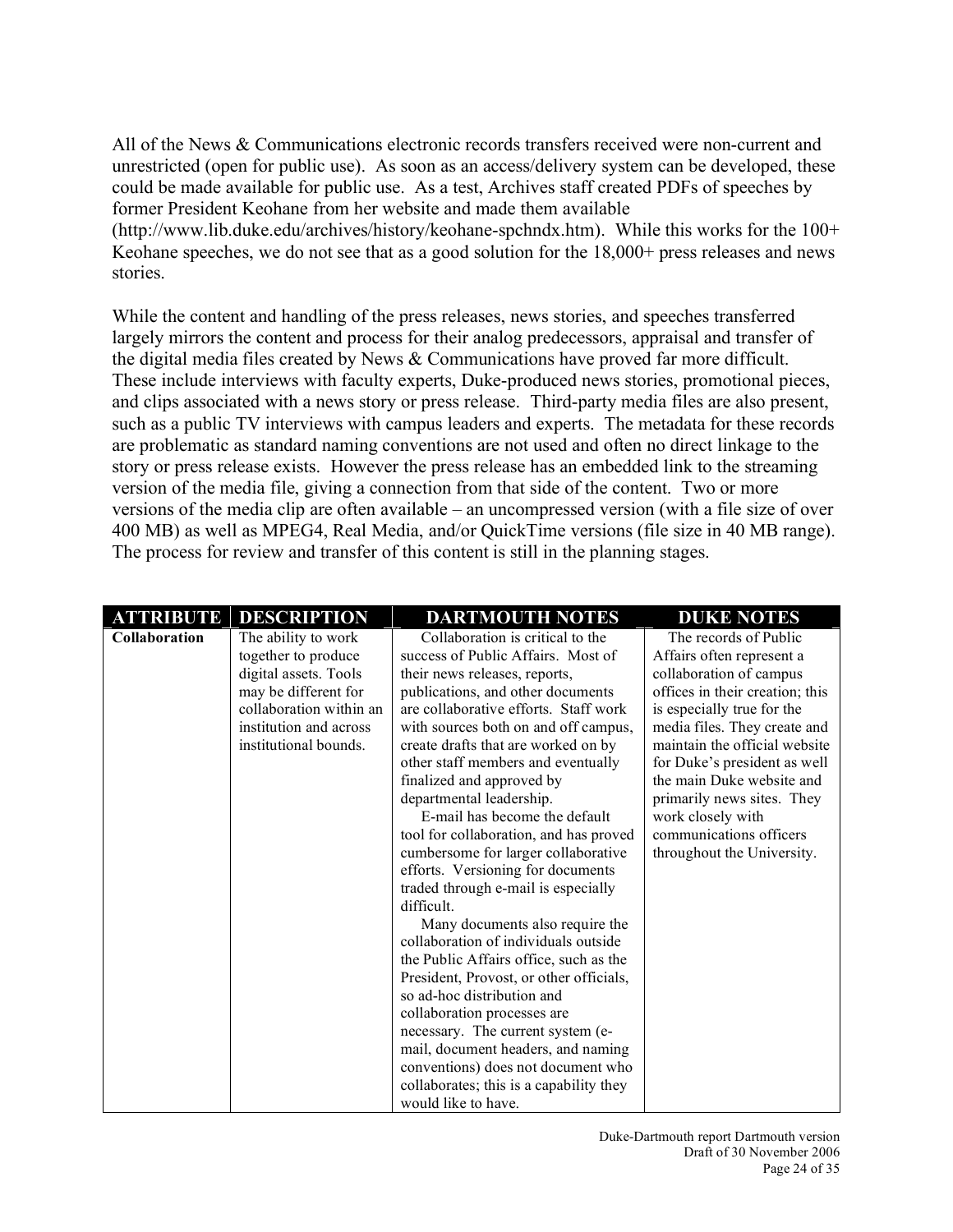| Privacy and           | Confidentiality is how                     | This is also a critical need. The                                        | Since these records are        |
|-----------------------|--------------------------------------------|--------------------------------------------------------------------------|--------------------------------|
| Confidentiality       | data are treated and                       | Public Affairs office deals with many                                    | created for public             |
|                       | publicized. Privacy is                     | sensitive issues and the development                                     | dissemination, this is not a   |
|                       | an expectation;                            | of press releases and publications                                       | concern for these records.     |
|                       | confidentiality is an                      | which address these issues may go                                        | All final versions are made    |
|                       | intention. Information                     | through many drafts that should                                          | available to the public.       |
|                       | that should remain                         | remain confidential. Conferences                                         |                                |
|                       | private and                                | and deliberations as to content of                                       |                                |
|                       | confidential does so in                    | these resources must also remain                                         |                                |
|                       | accordance with                            | confidential. Sources need to remain                                     |                                |
|                       | internally or externally                   | anonymous in some cases, and                                             |                                |
|                       | imposed guidelines.                        | journalistic integrity must be                                           |                                |
|                       |                                            | preserved. In short, all systems                                         |                                |
|                       |                                            | within Public Affairs must be secure,                                    |                                |
|                       |                                            | and only those documents which                                           |                                |
|                       |                                            | represent the official, public position<br>of the College should be made |                                |
|                       |                                            | available for public consumption.                                        |                                |
| <b>Security and</b>   | Includes the                               | See above. Access to Public                                              | Definitely an issue for        |
| <b>Identity</b>       | designation of who has                     | Affairs information must be tightly                                      | maintaining authenticity       |
| Management            | access to information,                     | controlled, based upon a security                                        | with files sometimes altered   |
|                       | then identifying and                       | scheme that can be customized to the                                     | after the release date.        |
|                       | verifying who gains                        | document and user level.                                                 | Unclear how many staff         |
|                       | access to it.                              |                                                                          | have access to the working     |
|                       |                                            |                                                                          | and final files while they are |
|                       |                                            |                                                                          | still in the custody of News   |
|                       |                                            |                                                                          | & Communications.              |
|                       |                                            |                                                                          |                                |
| <b>Life Cycle</b>     | (See data life stages,                     | Most of the final products (news                                         | Most records would be          |
|                       | above) Documents go                        | releases, publications) of the Public                                    | deemed permanent, but third    |
|                       | through different                          | Affairs office will require long term                                    | party media files may have a   |
|                       | phases and schedules                       | retention. Supporting documents,                                         | shorter life cycle.            |
|                       | of retention, with<br>different management | work papers, drafts, and other<br>background information should be       |                                |
|                       | needs at each.                             | retained and disposed on a carefully                                     |                                |
|                       |                                            | agreed upon retention schedule. The                                      |                                |
|                       |                                            | differentiation of declared records                                      |                                |
|                       |                                            | and drafts/working papers will be an                                     |                                |
|                       |                                            | important capability.                                                    |                                |
| <b>Assessment and</b> | Evaluating content of                      | Policies and procedures must be                                          | Very challenging due to the    |
| <b>Appraisal</b>      | a digital object to                        | in place to guide retention and                                          | wide variety of formats and    |
|                       | determine its place in                     | preservation decisions. These                                            | lack file naming               |
|                       | the life cycle.                            | policies must be informed by a                                           | conventions and other          |
|                       |                                            | carefully designed retention                                             | metadata. With early pilot     |
|                       |                                            | schedule, supported and approved by                                      | tests we often had to          |
|                       |                                            | the institution.                                                         | examine each file.             |
|                       |                                            |                                                                          |                                |
|                       |                                            |                                                                          |                                |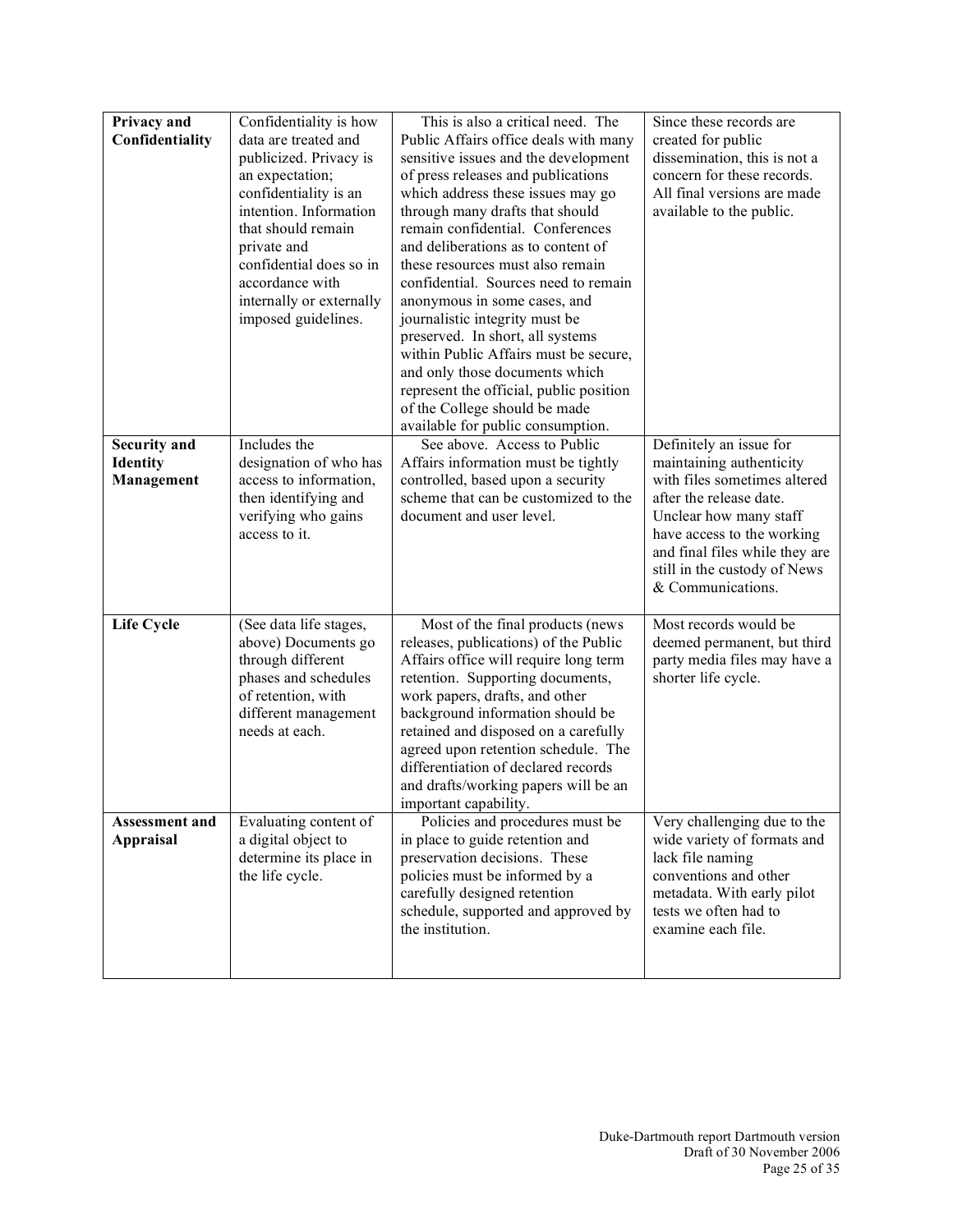| Data/Content           | Federated access to                               | Most sharing will occur within                                               | "Current" content is live on                                  |
|------------------------|---------------------------------------------------|------------------------------------------------------------------------------|---------------------------------------------------------------|
| <b>Sharing</b>         | information with                                  | the Public Affairs office. Documents                                         | the campus website with                                       |
|                        | appropriate controls.                             | such as press releases and<br>publications that are designed for             | source files maintained<br>locally.                           |
|                        |                                                   | public consumption must have a                                               | The Archives have acquired                                    |
|                        |                                                   | distribution path. Information access                                        | some records through the                                      |
|                        |                                                   | should be controlled to the user and                                         | use of FTP and web harvest.                                   |
|                        |                                                   | document level.                                                              |                                                               |
| <b>Version Control</b> | Declare versions to be                            | As with collaboration, version                                               | An issue with some                                            |
|                        | records; once they're                             | control is a critical need that remains                                      | content as described in the                                   |
|                        | in a depository, they<br>are frozen. Version      | unmet by current systems. Other<br>than file headers or file naming          | background information.                                       |
|                        | control must gather                               | conventions, there is no reliable way                                        |                                                               |
|                        | information on who                                | to track the versions of documents as                                        |                                                               |
|                        | created the object, who                           | they are developed. They fear what                                           |                                                               |
|                        | modified it, and when.                            | would happen if the wrong version of<br>a press release was disseminated, as |                                                               |
|                        |                                                   | one example.                                                                 |                                                               |
|                        |                                                   | In addition, as a component of the                                           |                                                               |
|                        |                                                   | collaboration process, the ability to<br>track and manage document versions  |                                                               |
|                        |                                                   | would allow the office to roll back to                                       |                                                               |
|                        |                                                   | previous versions when necessary,                                            |                                                               |
|                        |                                                   | and be sure that all players are                                             |                                                               |
|                        |                                                   | working on the proper version at the<br>same time.                           |                                                               |
| <b>Rights</b>          | Technological means                               | Not fully explored. Clearly,                                                 | While Duke holds the                                          |
| Management             | of implementing                                   | documents produced by Dartmouth                                              | rights to much of the                                         |
|                        | policies of copyright<br>or other intellectual    | should remain and be clearly marked<br>as copyright to the College. There    | content produced, third-<br>party media files and some        |
|                        | property rights.                                  | may also be a concern regarding the                                          | faculty materials will have                                   |
|                        |                                                   | copyrights of materials in the                                               | other rights holders. For                                     |
|                        |                                                   | clipping files that the office                                               | example, if images from a                                     |
|                        |                                                   | maintains.                                                                   | faculty member's new book<br>are part of the press release,   |
|                        |                                                   |                                                                              | who holds the rights to that                                  |
|                        |                                                   |                                                                              | image – the faculty member,                                   |
|                        |                                                   |                                                                              | the publisher, the<br>photographer?                           |
| Campus                 | Buy-in from people                                | As with other departments we                                                 | Since Public Affairs                                          |
| Leadership and         | with resources,                                   | have interviewed, the Public Affairs                                         | presents the "public face" of                                 |
| <b>Support</b>         | including their                                   | office feels that a campus                                                   | the university, the                                           |
|                        | willingness to put their<br>support and resources | commitment to provide the resources<br>and leadership required will be       | importance of managing this<br>content is already a priority, |
|                        | behind the project.                               | critical to their success. They                                              | but a largely unfunded one                                    |
|                        |                                                   | recognize that implementing a digital                                        | at present (beyond standard                                   |
|                        |                                                   | system will entail a significant<br>change to their existing work            | server storage and back-<br>ups).                             |
|                        |                                                   | processes, and will require time to                                          |                                                               |
|                        |                                                   | make that transition.                                                        |                                                               |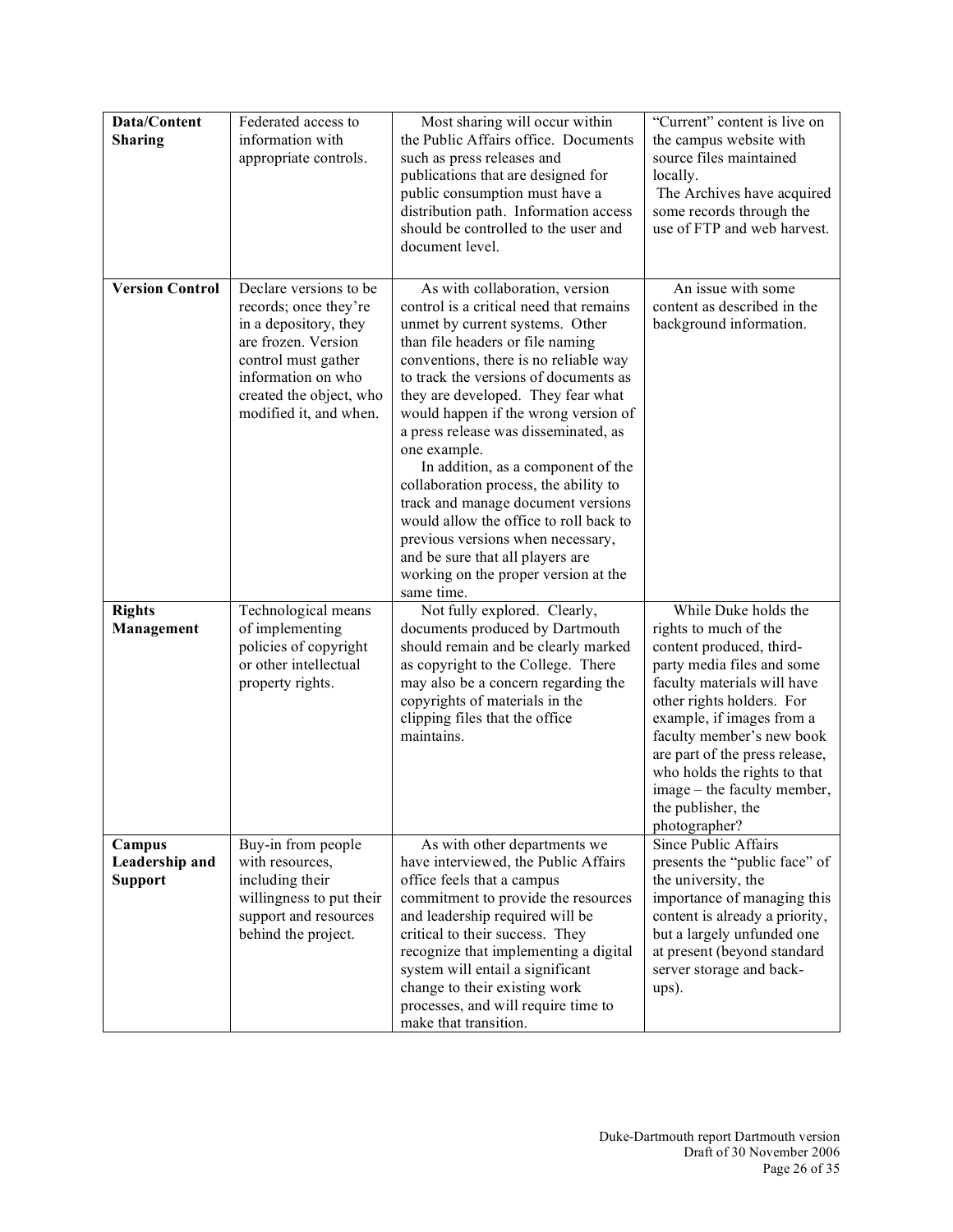| <b>Storage</b>      | May include format      | Their storage needs are not huge       | Formats to be stored and       |
|---------------------|-------------------------|----------------------------------------|--------------------------------|
|                     | for long-term storage   | at this time. However, a scanning      | media file size are both       |
|                     | or resource on which    | project to digitize their back file of | issues; they are anxious to    |
|                     | formats are kept.       | clippings would be significant. The    | transfer storage               |
|                     |                         |                                        |                                |
|                     |                         | management of digital assets such as   | responsibility for non-        |
|                     |                         | photographs is a growing storage       | current content.               |
|                     |                         | need.                                  |                                |
| <b>Custodial</b>    | Commitment of           | During the active life cycle of the    | Unclear when                   |
| responsibility      | institution to gather   | documents, custodianship remains in    | administrative value ends      |
|                     | and manage the life     | the hands of the Public Affairs.       | for Public Affairs and         |
|                     | cycle.                  | However, it could be open for          | custodial responsibility start |
|                     |                         | discussion as to what historical       | for Archives for electronic    |
|                     |                         | resources should transfer to the       | files. While clearer in the    |
|                     |                         | control of the College Archivist.      | "paper" era, this is not as    |
|                     |                         | There appears to be some duplication   | clear with e-records.          |
|                     |                         | of resources between the College       |                                |
|                     |                         | Archives and Public Affairs, which     |                                |
|                     |                         |                                        |                                |
| <b>Preservation</b> |                         | could be explored in more detail.      |                                |
|                     | What are an             | They see their reference and           | This is particularly an issue  |
|                     | institution's           | clipping files as a resource to be     | with third party materials -   |
|                     | responsibilities and    | maintained in perpetuity. Other        | should we try to preserve      |
|                     | what are the goals?     | documents have active life cycles,     | that content, especially since |
|                     | Which elements          | and may process into the Archives,     | it in many cases it is unclear |
|                     | should be retained and  | or be disposed, as required.           | who is preserving it.          |
|                     | which can be let go?    | Documents processing to the            | Migration, emulation, or       |
|                     |                         | archives will be in a multitude of     | some combination of file       |
|                     |                         | formats, and will require careful      | preservation strategies will   |
|                     |                         | planning for preservation.             | need to be considered.         |
|                     |                         | An additional concern is the           |                                |
|                     |                         | migration of printed documents to      |                                |
|                     |                         | web formats, and the discontinuing     |                                |
|                     |                         | of the paper versions. In most cases   |                                |
|                     |                         | Public Affairs is trying to keep both  |                                |
|                     |                         | print and paper versions of important  |                                |
|                     |                         | resources available.                   |                                |
| <b>Workflows</b>    | The routing of          | The long production cycle on           | Unclear at present; does not   |
|                     | documents and           | many of the documents produced by      | mirror what occurred with      |
|                     | decisions (business     | Public Affairs requires the ability to | paper records.                 |
|                     | process); systems       | have both pre-defined and ad-hoc       |                                |
|                     | needed to support       | workflows. These workflows should      |                                |
|                     | workflows and           | be able to include outside parties,    |                                |
|                     | incentives to           | such as printers and ultimately the    |                                |
|                     | participate.            | distribution to journalists and other  |                                |
|                     |                         | outside parties. This capability will  |                                |
|                     |                         | be critical to a successful system.    |                                |
| Packaging           | Issue is how to         | This issue is relevant in regard to    | The lack of metadata and       |
| resources in        | encapsulate             | both web sites, and publication        | linkage for media files to     |
| context             | interrelated            | production. DAM tools should allow     | related stories is a challenge |
|                     | experiences, either by  | the use and reuse of content. Web      | that must be addressed. A      |
|                     | themselves, in context, | Sites are not archived in any way,     | weekly "snapshot" of the       |
|                     | or both. Limited by     | and they have considered screen        | main Duke webpage is           |
|                     | whatever can be         | shots to document the status of the    | saved.                         |
|                     | captured.               | web site at a single point in time.    |                                |
|                     |                         | They get regular questions about the   |                                |
|                     |                         | status of the web site at previous     |                                |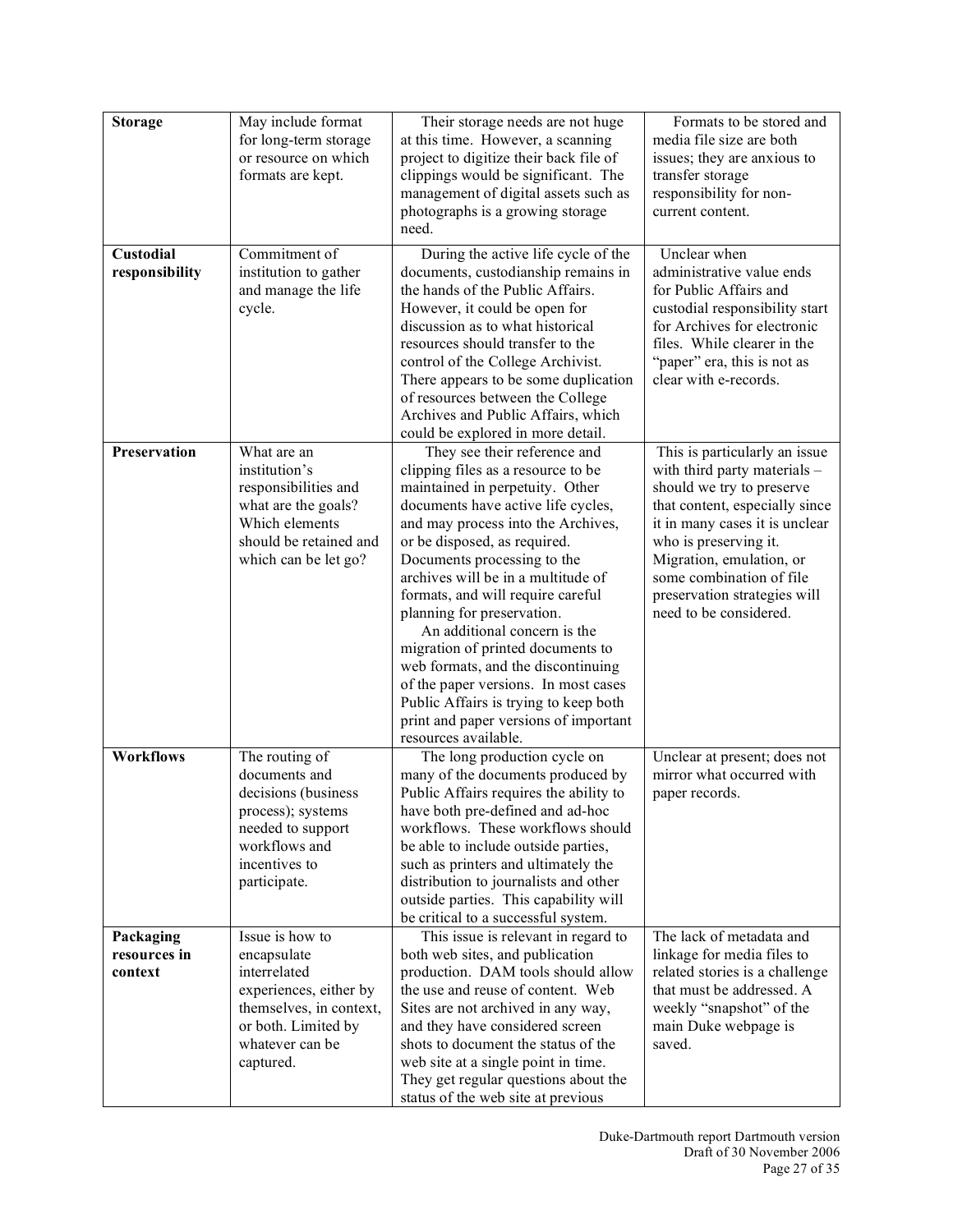|                                  |                                                                                                                                       | points, which are difficult to answer<br>under the current system. Their web<br>pages change daily, so this is a<br>challenge.                                                                                                                                                                                                                                                                                                                                                                                                                                                                                                                            |                                                                                                                                                                                                                                                                                                                                                                                                                                                                                                                                                                                      |
|----------------------------------|---------------------------------------------------------------------------------------------------------------------------------------|-----------------------------------------------------------------------------------------------------------------------------------------------------------------------------------------------------------------------------------------------------------------------------------------------------------------------------------------------------------------------------------------------------------------------------------------------------------------------------------------------------------------------------------------------------------------------------------------------------------------------------------------------------------|--------------------------------------------------------------------------------------------------------------------------------------------------------------------------------------------------------------------------------------------------------------------------------------------------------------------------------------------------------------------------------------------------------------------------------------------------------------------------------------------------------------------------------------------------------------------------------------|
| Authenticity<br>and integrity    | Strategies for<br>guaranteeing that data<br>and content are<br>unadulterated.                                                         | Public Affairs has significant<br>concerns that the information they<br>send out has the ability to be verified<br>as authentic. For instance, there is a<br>danger that someone could "steal a<br>letterhead" and make a press release<br>that appears to come from<br>Dartmouth. So this area is key.<br>To address this concern the office<br>has been releasing many of their<br>news releases via direct text within e-<br>mail and list-servers, rather than as<br>word processing documents and/or<br>attachments. This allows journalists<br>to feel that they are sure of where the<br>document comes from, and have a<br>path for verification. | This is already an issue<br>before the content is<br>transferred to Archives.<br>Authenticity and version<br>control can be difficult to<br>determine as a 1999 press<br>release may have been<br>reused in 2003 and resaved<br>with a 2003 date, making it<br>impossible to determine<br>what exactly was released in<br>1999. File integrity must be<br>documented.                                                                                                                                                                                                                |
| <b>Promotion and</b><br>training | Implies our ability to<br>inform users about<br>capabilities of our<br>systems and to train<br>them to exploit those<br>capabilities. | Public Affairs is enthusiastic<br>about the prospect of making the<br>transition to digital record keeping,<br>so promotion may not be an issue as<br>much as training. They have<br>identified training and familiarization<br>as important issues that should be<br>addressed.                                                                                                                                                                                                                                                                                                                                                                          | Training needs to occur both<br>ways - creator and<br>custodian. File<br>management, including<br>naming conventions,<br>maintenance of file<br>authenticity, and standard<br>formats must be agreed<br>upon. When new systems<br>are to be deployed, those<br>with long-term custodial<br>responsibility need to be<br>included as part of the<br>planning process.                                                                                                                                                                                                                 |
| <b>Access</b>                    |                                                                                                                                       | Particularly with their clipping<br>and resources files, carefully<br>designed metadata and search<br>strategies will be key to a successful<br>implementation. For other<br>documents, full text searching and<br>other discovery paths should be<br>available.                                                                                                                                                                                                                                                                                                                                                                                          | Metadata for files were<br>inconsistent (no standard<br>naming conventions); press<br>releases are organized in<br>directories (folders) by year<br>and by series (i.e., all of the<br>1999 press releases in a<br>single directory). Within a<br>single year there is not a<br>consistent filing naming<br>convention; each file must<br>be opened to determine<br>release and content.<br>A partial archive of press<br>releases and related media<br>files are available through<br>the campus website.<br>Selected content is also<br>available through the<br>Archives website. |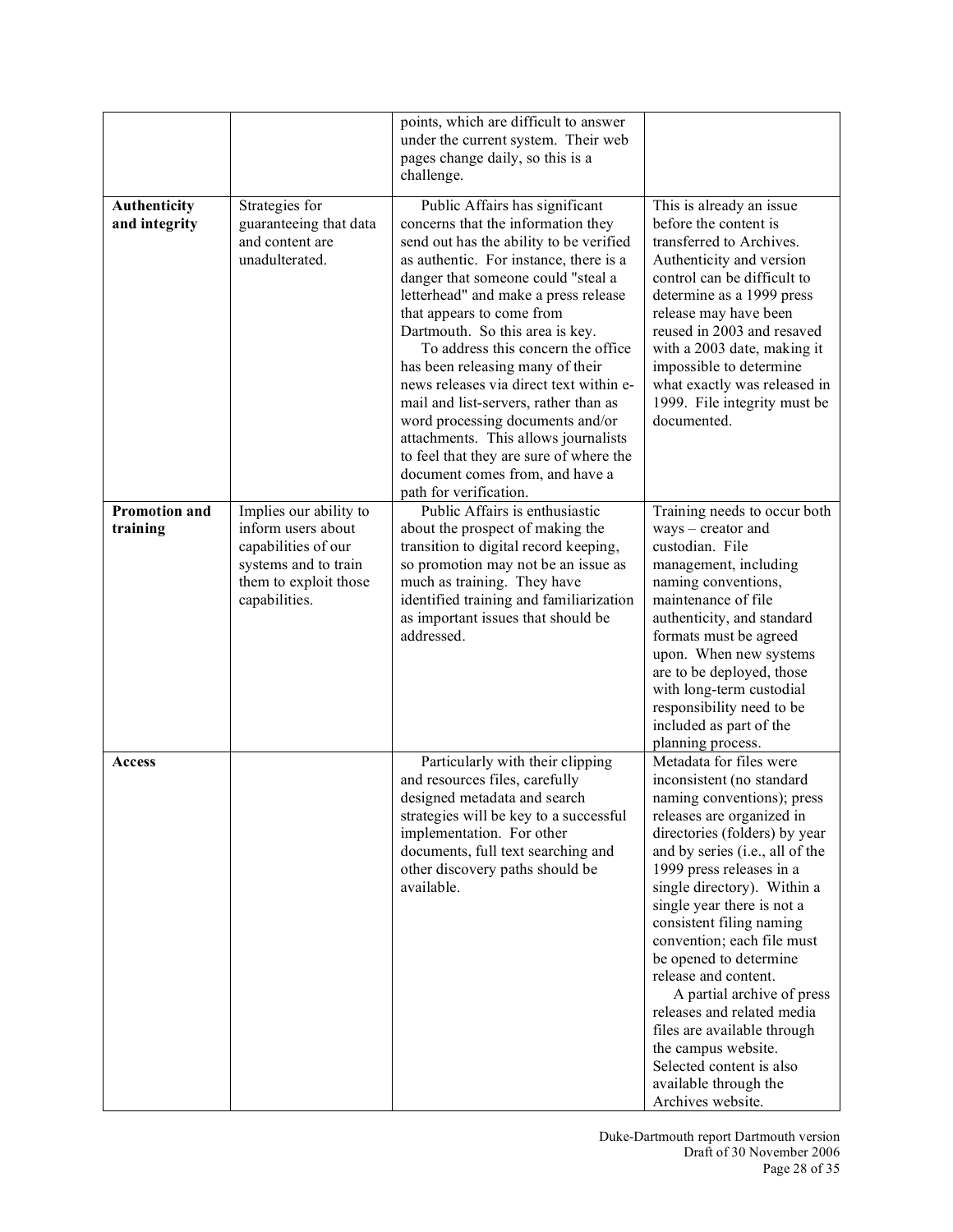| <b>Dissemination</b> | This may be an additional             |
|----------------------|---------------------------------------|
|                      | category to consider adding to the    |
|                      | system attributes. Public Affairs has |
|                      | the unique need to disseminate        |
|                      | information widely, both on and off   |
|                      | campus. Dissemination mechanisms      |
|                      | for digital documents should be       |
|                      | addressed in their digital system.    |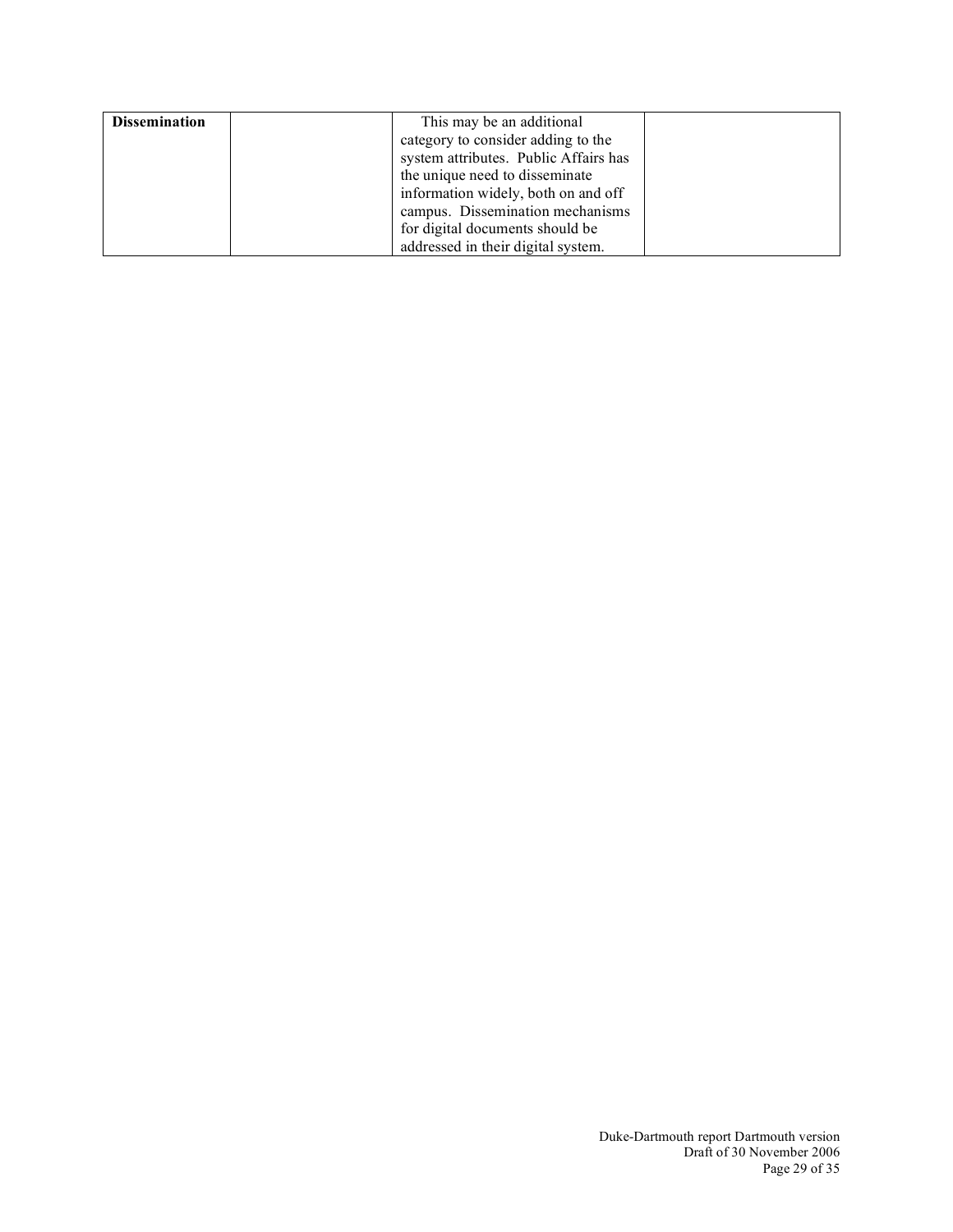# **Appendix 3: Joint Case Study and System Attributes comparison – Technologized Class**

# **Dartmouth College:**

Assumptions. We did not interpret "technologized" as the sophistication or complexity used by course participants (e.g., reality cave, use of Final Cut Pro, etc.). Instead, we broadened the scope, interpreting it to mean any course that made use of the course management system (CMS). We feel that by including the majority of Dartmouth courses it makes this exercise more relevant to the overall context of the Duke-Dartmouth institutional strategic planning. We did conduct the analysis thinking of a course that made use of the full range of resources offered by the CMS, including discussion threads, assessments, announcements, wikis, chat, whiteboards, etc.

For the sake of completeness we decided to analyze the course both during the term it is offered as well as afterwards.

It may make sense to read the life cycle section first, as it provides a context or frame of reference for all the other grid items.

### **Duke University**:

Winston Atkins interviewed Neal Caidin of the Center for Instructional Technology (CIT) about issues surrounding highly technologized classes at Duke.

This case study is based on Duke's use of Blackboard.

| <b>ATTRIBUTE</b> | <b>DESCRIPTION</b>                                                                                                                                                           | <b>DARTMOUTH NOTES</b>                                                                                                                                                                                                                                                                                                                                                                        | <b>DUKE NOTES</b>                                                                                                                                                                                                                                                                                                                                                                                                                                                                                                                                                                                                                 |
|------------------|------------------------------------------------------------------------------------------------------------------------------------------------------------------------------|-----------------------------------------------------------------------------------------------------------------------------------------------------------------------------------------------------------------------------------------------------------------------------------------------------------------------------------------------------------------------------------------------|-----------------------------------------------------------------------------------------------------------------------------------------------------------------------------------------------------------------------------------------------------------------------------------------------------------------------------------------------------------------------------------------------------------------------------------------------------------------------------------------------------------------------------------------------------------------------------------------------------------------------------------|
| Collaboration    | The ability to work<br>together to produce<br>digital assets. Tools<br>may be different for<br>collaboration within<br>an institution and<br>across institutional<br>bounds. | During the term, a course is about<br>as collaborative as one can<br>imagine. During the second phase,<br>it becomes available only to the<br>faculty member, unless he/she<br>chooses to make it available again<br>to students. Once in the archival<br>phase, the only aspect of the course<br>web site that would be at all<br>collaborative would be the<br>metadata associated with it. | High degree of<br>collaboration-learning<br>is most effective when<br>students are actively<br>engaged. Tools for such<br>coursework may be<br>synchronous (chat,<br>virtual classroom) or<br>asynchronous (message<br>boards). Synchronous<br>data may present more<br>challenge to capture,<br>especially if the system<br>captures only pointers<br>(URLs, e.g.) in place of<br>sites pulled in during a<br>discussion, or non-<br>textual elements.<br>Asynchronous data<br>captured more easily.<br>Incorporating the<br>syllabus increased the<br>chance of capturing the<br>process of learning<br>within the structure of |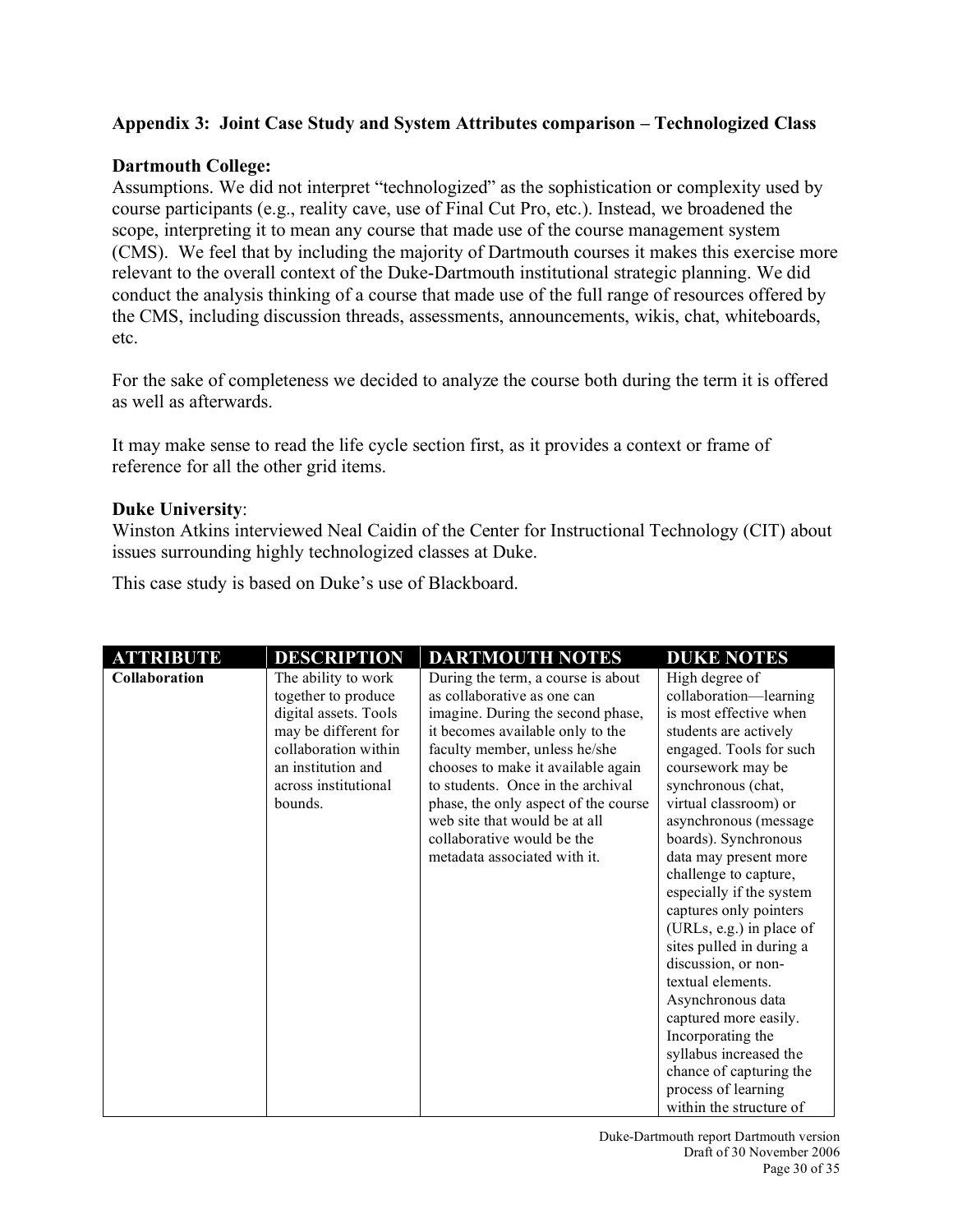|                                            |                                                                                                                                                                                                                                                                                            |                                                                                                                                                                                                                                                                                 | the class and may<br>provide context for how<br>the various tools are<br>used. More collaborative<br>tools are on the market<br>that may not integrate<br>within the environment.                                                                                                                                                                                                                                                                                                                                                                                                                                                                                                                                                                                                                                                                    |
|--------------------------------------------|--------------------------------------------------------------------------------------------------------------------------------------------------------------------------------------------------------------------------------------------------------------------------------------------|---------------------------------------------------------------------------------------------------------------------------------------------------------------------------------------------------------------------------------------------------------------------------------|------------------------------------------------------------------------------------------------------------------------------------------------------------------------------------------------------------------------------------------------------------------------------------------------------------------------------------------------------------------------------------------------------------------------------------------------------------------------------------------------------------------------------------------------------------------------------------------------------------------------------------------------------------------------------------------------------------------------------------------------------------------------------------------------------------------------------------------------------|
| Privacy and<br>Confidentiality             | Confidentiality is<br>how data are treated<br>and publicized.<br>Privacy is an<br>expectation;<br>confidentiality is an<br>intention.<br>Information that<br>should remain private<br>and confidential does<br>so in accordance with<br>internally or<br>externally imposed<br>guidelines. | There are significant issues for<br>each phase of the course life cycle.<br>Even for the archival phase: who<br>has authority to examine the<br>contents of a course web site, when<br>it may contain student work,<br>student grades, and perhaps<br>material under copyright? | Several aspects to this<br>characteristic: (1) Is<br>transmission of some, or<br>all, data encrypted and<br>secure? Some systems<br>(Blackboard) present a<br>choice regarding whether<br>or not to encrypt<br>selectively. $(2)$ Access to<br>data, including class<br>discussions, may be<br>controlled by instructor,<br>allowing guests or<br>auditing students to "sit<br>in on" the class. $(3)$<br>Some interactions<br>(turning in assignments,<br>assigning grades and<br>returning assignments)<br>require privacy at the<br>individual level. (4)<br>Following archiving,<br>privacy would be<br>difficult to ensure for<br>some aspects, such as<br>Chat, where knowing<br>which participant in a<br>discussion wrote which<br>comment might be useful<br>information for follow-<br>on research, or perhaps<br>with graded assignments. |
| <b>Security and Identity</b><br>Management | Includes the<br>designation of who<br>has access to<br>information, then<br>identifying and<br>verifying who gains<br>access to it.                                                                                                                                                        | During the first two life cycle<br>phases, these issues are addressed<br>by the CMS and the general<br>security afforded to all enterprise<br>servers. During the third phase,<br>the practices associated with<br>records management would take<br>effect                      | Set at two levels. Course<br>software permits access<br>to students enrolled in<br>course, authenticated<br>through a unique<br>identifier. Instructor may<br>permit others to "sit in<br>on" class, though.                                                                                                                                                                                                                                                                                                                                                                                                                                                                                                                                                                                                                                         |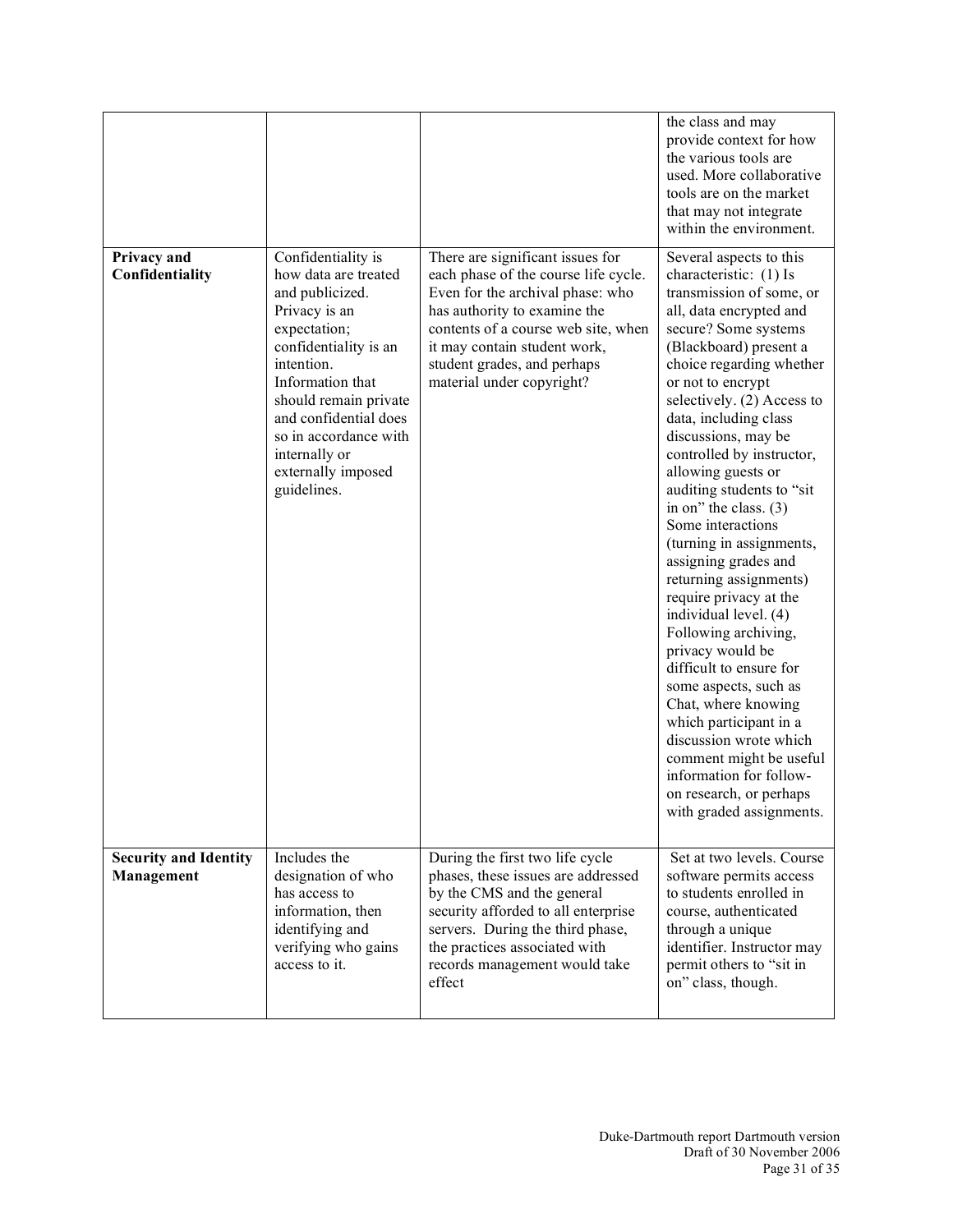| <b>Life Cycle</b>                         | (See data life stages,<br>above) Documents go<br>through different<br>phases and schedules<br>of retention, with<br>different management<br>needs at each.                                              | Dartmouth's current approach<br>considers a course as having a life<br>cycle of three phases. First, the<br>term in which the course is<br>conducted (e.g., Spring term<br>2006); second, a four year period<br>during which the course is online<br>and available at least to the faculty<br>member; third, an archival stage<br>where the course site is exported in<br>archival format and moved from<br>the CMS server to an archive or<br>records management server | Mostly seen as a primary<br>use object, either<br>supporting class or<br>serving as the basis for a<br>future class. Secondary<br>and long-term purposes<br>may include serving as<br>an official record of<br>course content or<br>possibly supporting<br>history of pedagogy.                                     |
|-------------------------------------------|---------------------------------------------------------------------------------------------------------------------------------------------------------------------------------------------------------|--------------------------------------------------------------------------------------------------------------------------------------------------------------------------------------------------------------------------------------------------------------------------------------------------------------------------------------------------------------------------------------------------------------------------------------------------------------------------|---------------------------------------------------------------------------------------------------------------------------------------------------------------------------------------------------------------------------------------------------------------------------------------------------------------------|
| <b>Assessment and</b><br><b>Appraisal</b> | Evaluating content of<br>a digital object to<br>determine its place in<br>the life cycle.                                                                                                               | Under Dartmouth's current life-<br>cycle approach, assessment and<br>appraisal are not issues in the first<br>two stages. In the third stage—<br>archiving-these can be<br>complicated issues, and depending<br>on institutional policies, apply at<br>two levels: $(1)$ the course level,<br>and (2) individual document/digital<br>object level. This is further<br>complicated by intellectual<br>property and copyright issues.                                      | No retention policy,<br>although nothing is<br>discarded. Older versions<br>of courses may<br>experience problems<br>because of software<br>upgrades.                                                                                                                                                               |
| Data/Content<br><b>Sharing</b>            | Federated access to<br>information with<br>appropriate controls.                                                                                                                                        | During the first two phases, this<br>kind of sharing is restricted to<br>those officially associated with a<br>course (e.g., instructor, student,<br>TA). During the third phase, a new<br>policy (as yet undefined) would<br>apply.                                                                                                                                                                                                                                     | Following conclusion of<br>class, data are not shared<br>unless instructor neglects<br>to turn off access to<br>course—in which case,<br>students who had taken<br>course would continue to<br>have access to course<br>materials. As stated<br>above, there is no formal<br>retention policy for this<br>material. |
| <b>Version Control</b>                    | Declare versions to<br>be records; once<br>they're in a<br>depository, they are<br>frozen. Version<br>control must gather<br>information on who<br>created the object,<br>who modified it, and<br>when. | This is ambiguous in the context of<br>the course web site. It could refer<br>to the CMS and its version; or to<br>the versions of the applications<br>used to create the course content;<br>or to versions of a course (e.g.,<br>Introduction to Milton or Organic<br>Chemistry)                                                                                                                                                                                        | Data are frozen at end of<br>class.                                                                                                                                                                                                                                                                                 |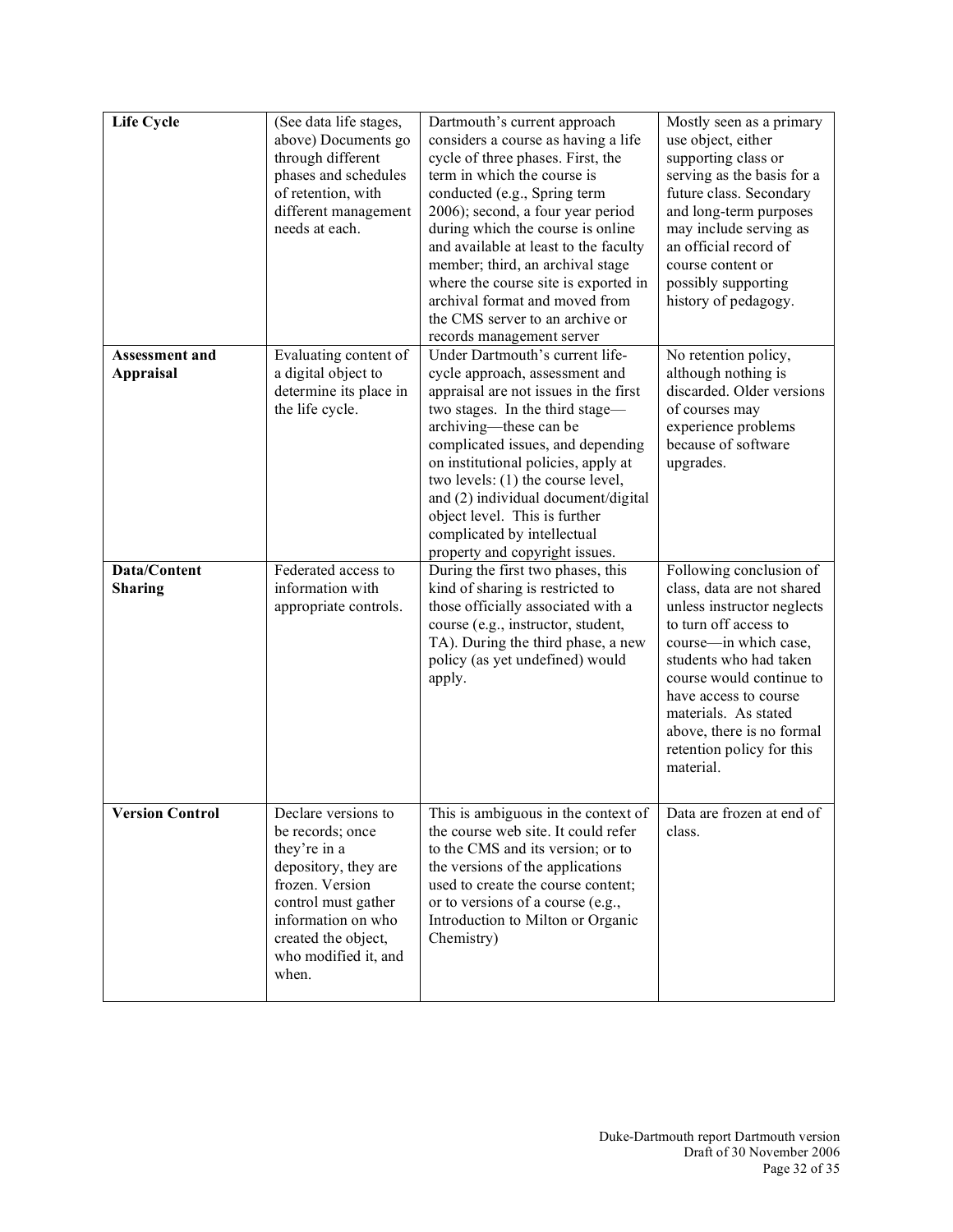| <b>Rights Management</b>                | Technological means<br>of implementing<br>policies of copyright<br>or other IPR.                                                        | This is a crucial issue for course<br>content, which could consist of<br>original content (including<br>software, etc.) created by faculty<br>and students, as well as third party<br>content and software.                                                                                                                                                                  | Primary IPR control via<br>restricted access to<br>course. Nevertheless,<br>rights management is not<br>specifically addressed.<br>This may become more<br>acute if we desire to<br>capture content not<br>created as part of the<br>course. In addition, if a<br>user downloads material<br>from the site, there is no<br>control over material.<br>May bring forward the<br>question of whether<br>course material is the<br>property of the<br>instructor, the university,<br>or some combination of<br>the two. |
|-----------------------------------------|-----------------------------------------------------------------------------------------------------------------------------------------|------------------------------------------------------------------------------------------------------------------------------------------------------------------------------------------------------------------------------------------------------------------------------------------------------------------------------------------------------------------------------|---------------------------------------------------------------------------------------------------------------------------------------------------------------------------------------------------------------------------------------------------------------------------------------------------------------------------------------------------------------------------------------------------------------------------------------------------------------------------------------------------------------------|
| <b>Campus Leadership</b><br>and Support | Buy-in from people<br>with resources,<br>including their<br>willingness to put<br>their support and<br>resources behind the<br>project. | Institutional commitment and<br>support would be critical to the<br>success of any attempt to<br>implement a repository for courses.<br>The infrastructure could be<br>complex and represent significant<br>costs. There are many stake-<br>holders with a variety of needs and<br>expectations. Institutional policies,<br>priorities and guidelines would be<br>essential. | Support to provide data<br>management for course<br>material after the course<br>has concluded has not<br>gotten on the radar for<br>university<br>administration.<br>University and library<br>administration have a<br>strong commitment to<br>supporting the<br>underlying infrastructure<br>enabling instructors to<br>use the resources.                                                                                                                                                                       |
| <b>Storage</b>                          | May include format<br>for long-term storage<br>or resource on which<br>formats are kept.                                                | Archive formats for the web site<br>are of mild concern. More<br>formidable might be the format<br>issues associated with the course<br>site's content: if created with<br>applications that no longer run,<br>recovering that content might be<br>impossible.                                                                                                               | Most material are stored<br>in a database, although<br>content created outside<br>the courseware, then<br>uploaded, are stored<br>separately from database<br>with pointers from<br>database to appropriate<br>content. Material used<br>from outside the system<br>is not captured, only<br>pointed to. Access to<br>information is through a<br>proprietary interface.                                                                                                                                            |
| <b>Custodial</b><br>responsibility      | Commitment of<br>institution to gather<br>and manage the life<br>cycle.                                                                 | A complex issue, particularly in<br>the archival stage of the life cycle.<br>See Campus Leadership and<br>Support above.                                                                                                                                                                                                                                                     | We currently have no<br>management process in<br>place for older items.                                                                                                                                                                                                                                                                                                                                                                                                                                             |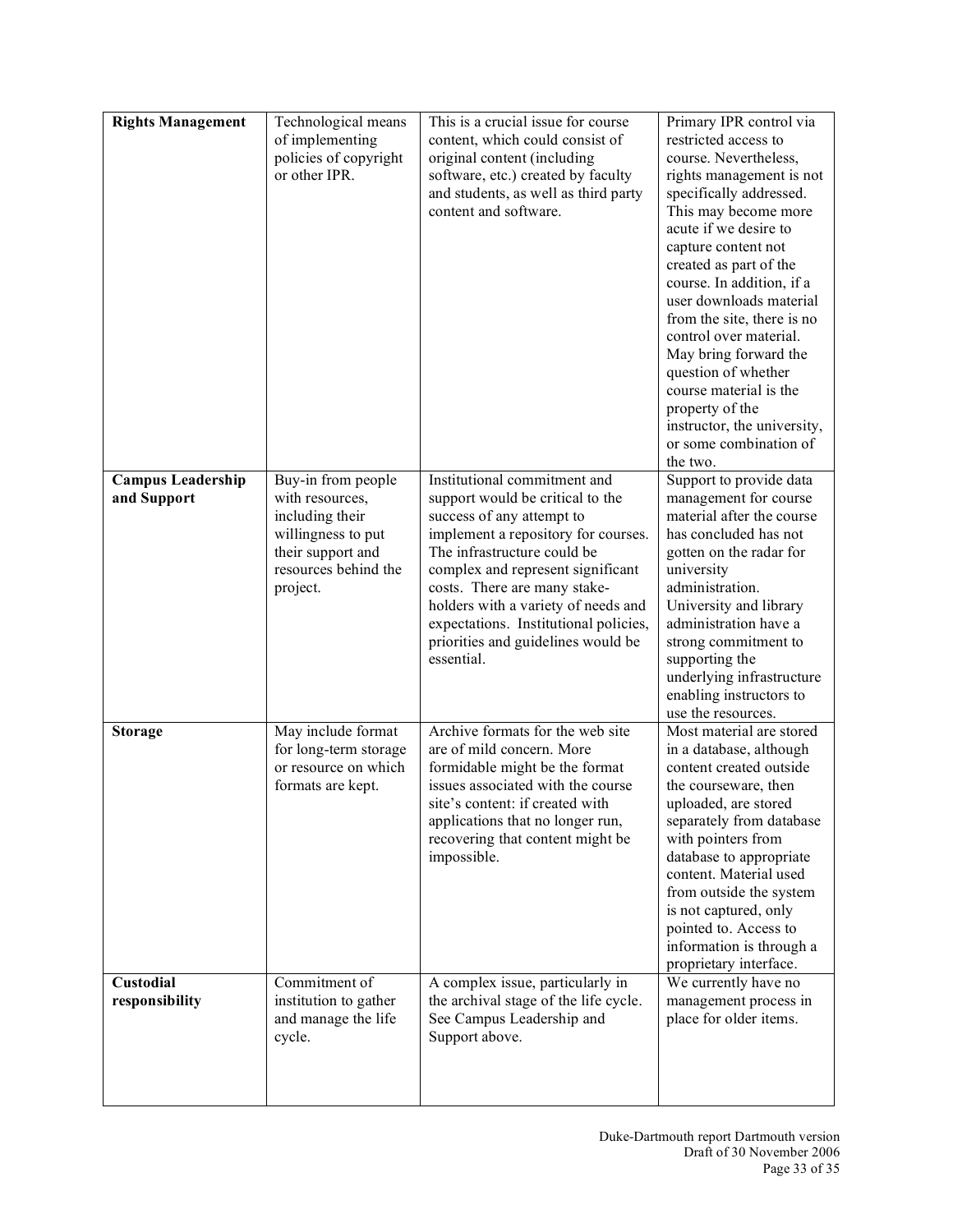| <b>Preservation</b>                      | What are an<br>institution's<br>responsibilities and<br>what are the goals?<br>Which elements<br>should be retained<br>and which can be let<br>go?         | This would be a major issue for<br>course content. It would involve<br>individual documents and could<br>involve context and setting for<br>many of the objects contained with<br>in the course and the course itself.<br>The nature, definition, and<br>application of preservation would<br>depend on what it is that is being<br>archived in relation to courses. | Greater clarification of<br>the elements appropriate<br>for long-term retention<br>must occur. In addition,<br>we expect that<br>proprietary formats will<br>lead to additional<br>preservation problems. If<br>synchronous and<br>asynchronous processes<br>are to be preserved, the<br>information preserved<br>will become more<br>difficult, since referenced<br>material from the web is<br>retained as a pointer.<br>Capturing that outside<br>content to accompany the<br>course data may raise<br>issues of how best to<br>effect that capture and<br>the management of<br>intellectual property. |
|------------------------------------------|------------------------------------------------------------------------------------------------------------------------------------------------------------|----------------------------------------------------------------------------------------------------------------------------------------------------------------------------------------------------------------------------------------------------------------------------------------------------------------------------------------------------------------------|-----------------------------------------------------------------------------------------------------------------------------------------------------------------------------------------------------------------------------------------------------------------------------------------------------------------------------------------------------------------------------------------------------------------------------------------------------------------------------------------------------------------------------------------------------------------------------------------------------------|
| <b>Workflows</b>                         | The routing of<br>documents and<br>decisions (business<br>process); systems<br>needed to support<br>workflows and<br>incentives to<br>participate.         | During the active life of the course,<br>workflow is part of the course<br>management system. In the<br>archival phase, workflow is not an<br>issue.                                                                                                                                                                                                                 | Although we expect to<br>explore long-term course<br>retention, we assume that<br>the current system will<br>not remain the access<br>point. The program<br>depends on whether we<br>try to capture as much of<br>the educational process<br>as possible. It may be<br>important to remember<br>that the official<br>repository for grades is<br>elsewhere (PeopleSoft, in<br>our case).                                                                                                                                                                                                                  |
| <b>Packaging resources</b><br>in context | Issue is how to<br>encapsulate<br>interrelated<br>experiences, either by<br>themselves, in<br>context, or both.<br>Limited by whatever<br>can be captured. | Depending on the course or<br>particular digital object, this could<br>be a key issue. For much of what<br>is archived, including the course<br>itself, context could be crucial.<br>See Preservation above.                                                                                                                                                         | As noted in Storage<br>(above) most, but not all,<br>content is created and<br>stored in a database. No<br>matter whether the<br>content is within the<br>database or whether the<br>database points to it,<br>each course's content<br>stored in a structured<br>way and contained<br>within a single directory.                                                                                                                                                                                                                                                                                         |